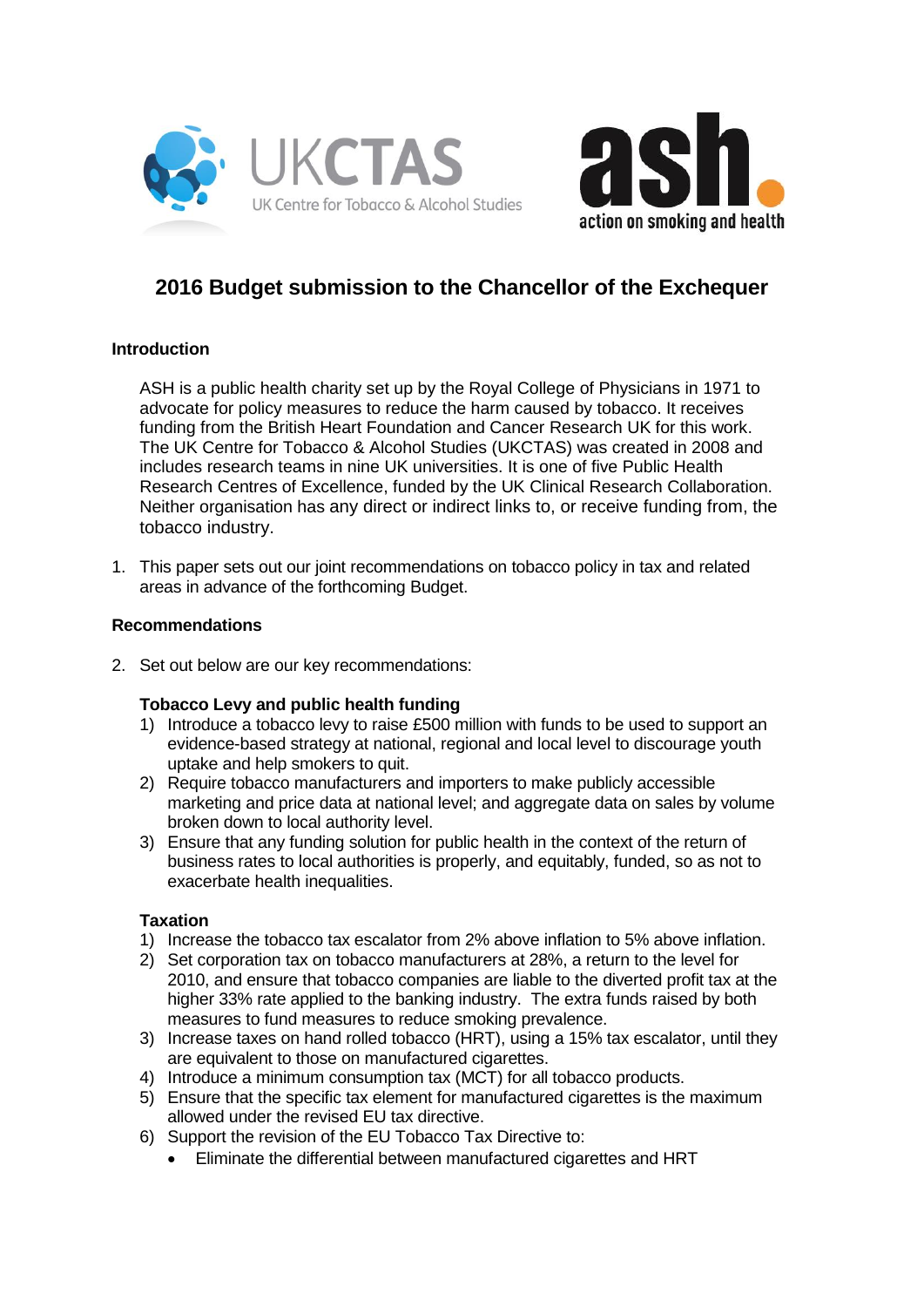- Include raw tobacco in the Directive as an excisable product so that it can be brought into the Excise Movement and Control System (EMCS); and
- Oppose the inclusion of electronic cigarettes as an excisable product.
- 7) Require that VAT levied on electronic cigarettes licenced as medicines is set at 5% in line with other medicinally licenced nicotine replacement therapies.

## **Illicit Trade**

- 8) Introduce new targets of a market share for illicit cigarettes of no more than 5% by 2020 and for hand-rolled tobacco to no more than 22% by 2020 and no more than 11% by 2025.
- 9) Fund inland work to reduce the illicit trade in tobacco, to replace the funding being cut from public health budgets
- 10) Name, shame and fine manufacturers who fail to adhere to supply chain controls set out in legislation, and publicly critique industry attempts to misrepresent the data on the size of the illicit market
- 11) Ratify the Illicit Trade Protocol to the WHO Framework Convention on Tobacco **Control**
- 12) Launch the consultation on licencing of tobacco machinery and retailers without further delay
- 13) Require that standards for traceability under Article 15 of the EU TPD ensure the effective independence of the system from the tobacco industry in line with Article 8 of the Illicit Trade Protocol.

#### **Tobacco levy and public health funding**

- <span id="page-1-0"></span>3. Since 1999 the government has ensured that there is a comprehensive strategy in place driving down smoking prevalence. Over time this strategy has had considerable impact. Smoking prevalence in England, as measured by government surveys, has fallen significantly over the last ten years, by an average of 0.66 percentage points per annum, from  $25\%$  in  $2003$  to  $18.4\%$  in  $2013$ .<sup>1</sup> The fall has been as fast, or faster, than in other countries with strong anti-tobacco policies such as Australia.[1](#page-1-0) Smoking rates among children aged 11-15 have fallen even faster over the same time period, from 9% to 3%, a fall of two thirds.<sup>2</sup>
- 4. However, smoking remains the primary cause of preventable premature death, killing just under 80,000 people per annum in England<sup>3</sup> and 100,000 in the UK, more than the next five causes put together, including obesity, alcohol and illegal drugs.<sup>4</sup> Half die before normal retirement age,<sup>5</sup> during productive life years, with twenty times as many smokers as die each year suffering from disease and disability caused by their smoking.<sup>67</sup>

<sup>-</sup><sup>1</sup> [Smoking Still Kills.](http://www.ash.org.uk/files/documents/ASH_962.pdf) Protecting children reducing inequalities. ASH, 2015.

<sup>&</sup>lt;sup>2</sup> Smoking drinking and drug use among young people in England in 2014. HSCIC, 2015 <sup>3</sup> [Statistics on Smoking, England -](http://www.hscic.gov.uk/catalogue/PUB17526) 2015 HSCIC, 2015

<sup>&</sup>lt;sup>4</sup> [ASH. Fact Sheet: Smoking statistics. Illness and death](http://ash.org.uk/files/documents/ASH_107.pdf) November 2014.

<sup>5</sup> Doll R, Peto R, Boreham J, Sutherland I. [Mortality from cancer in relation to smoking: 50](http://www.bmj.com/content/328/7455/1519.lon)  [years' observations on male British doctors.](http://www.bmj.com/content/328/7455/1519.lon) British Journal of Cancer 2005: 92: 426-429. <sup>6</sup> US Department of Health and Human Services. [How Tobacco Smoke Causes Disease:](http://www.surgeongeneral.gov/library/reports/)  The Biology and Behavioral Basis [for Smoking-Attributable Disease: A Report of the Surgeon](http://www.surgeongeneral.gov/library/reports/)  [General](http://www.surgeongeneral.gov/library/reports/) Atlanta, GA: USA, 2010.

 $\frac{7}{7}$  Cigarette smoking-attributable morbidity – United States, 2000. Cigarette smoking-attributable morbidity – United States, 2000 MMWR Weekly Report. 5 Sep. 2003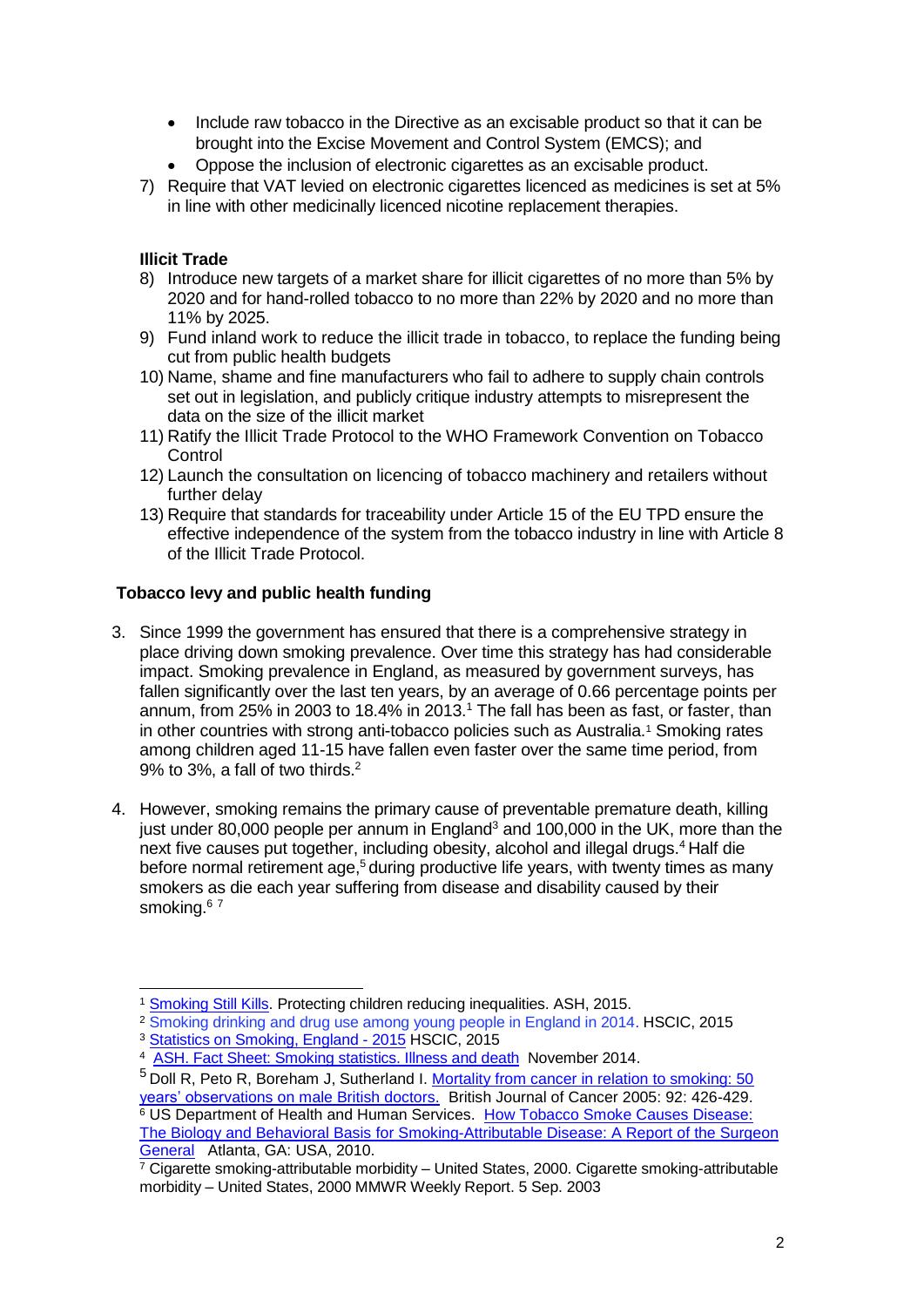- 5. The costs of this to society in England alone were quoted at £12.9 billion in HMT's Tobacco Levy consultation document<sup>8</sup> made up of:
	- £2 billion cost to the NHS of treating diseases caused by smoking
	- £3 billion loss in productivity due to premature death
	- £5 billion cost to businesses of smoking breaks
	- £1 billion cost of smoking-related sick days
	- £1.1 billion of social care costs of older smokers
	- £391 million cost of fires caused by smokers' materials
- 6. Subsequently the figures have been updated by ASH and now amount to an estimated £13.9 billion<sup>9</sup>. Yet when the Chancellor decided not to proceed with the tobacco tax levy, it was based on an HMRC analysis of the impact of the levy which did not include indirect economic effects of policy changes in the policy costings. With public health policy in general (and tobacco control policy in particular), most of the positive effects arise through indirect channels (e.g. reduced mortality and morbidity, increased productivity etc) and restricting policy costings to direct yield from a policy instrument (a levy in this case) almost inevitably downplays the positive potential for public health and economic gain. In other words this particular methodology leads to a bias against public health interventions in HMT's spending allocation decisions.
- 7. Furthermore, according to the NHS Five Year Forward View, even after the £8 billion additional NHS funding promised by the Government there will be a funding gap of £22 billion by 2020. The report acknowledges that *"The future health of millions of children, the sustainability of the NHS and the economic prosperity of Britain all now depend on a radical upgrade in prevention and public health."*
- 8. Yet funding for tobacco control in key areas of tobacco control in England has been cut and is being cut still further. The cuts hit spend on mass media campaigns in England first. These were cut in advance of the general election in 2010 and were only reintroduced subsequently at a significantly lower level (see table below). In 2009-10 funding was nearly £25 million, in 2010-11 it was less than £1 million. Although it was subsequently increased it has been declining year on year since 2012-13 and is estimated to be only £5.86 million for the year 2015-16 (see below).
- 9. Mass media campaigns to reduce smoking are proven to be highly cost-effective, if properly funded. CDC's 2014 best practice recommendation for spend on what they call 'mass reach health communication interventions' is \$1.69 per capita. At 2014 population estimates of 53.01 million for England, this would be equivalent to \$90 million, around £57 million at today's exchange rates, around ten times the amount currently being spent.

| Financial year <sup>10</sup> | Media Spend (£m) |
|------------------------------|------------------|
| 2008-09                      | 23.38            |
| 2009-10                      | 24.91            |
| 2010-11                      | 0.46             |
| 2011-12                      | 3.16             |
| 2012-13                      | 8.21             |
| 2013-14                      | 7.64             |
| 2014-15                      | 6.92             |

<sup>8</sup> HM Treasury. [Tobacco Levy: consultation document.](https://www.gov.uk/government/uploads/system/uploads/attachment_data/file/384769/tobacco_levy_consultation.pdf) December 2014.

<sup>9</sup> ASH factsheet. [The economics of tobacco.](http://www.ash.org.uk/files/documents/ASH_121.pdf) December 2015.

<sup>&</sup>lt;sup>10</sup> Data taken from Parliamentary questions:<http://bit.ly/1UyijYs> updated by PHE to include figures for 2013 onwards. Figures for 2015-16 are provisional.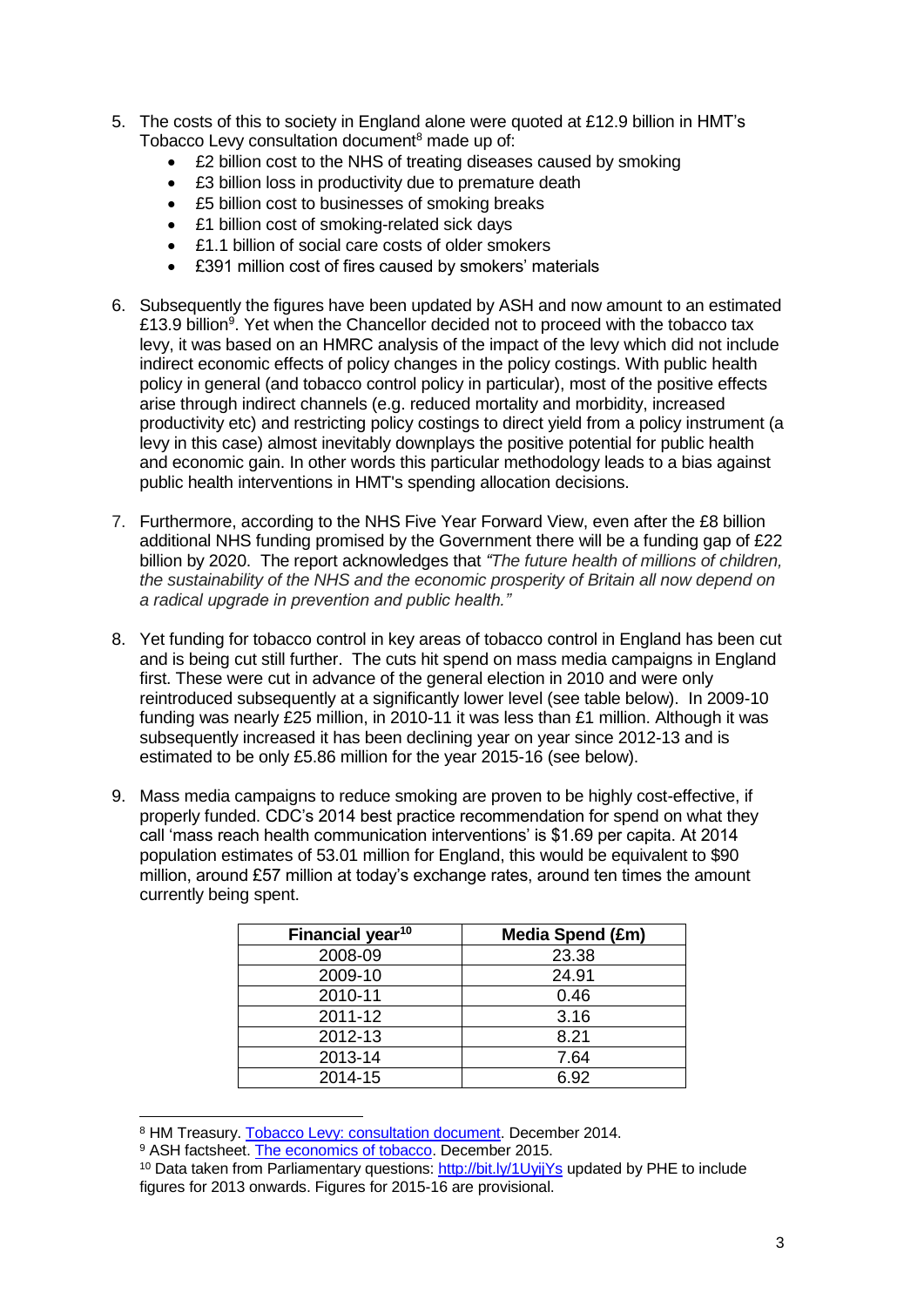|--|

- 10. The cost per quality adjusted life year (QALY) of the recent FDA campaign *Tips from Former Smokers* was calculated to be \$383<sup>11</sup> (the equivalent of £240 at current rates of exchange) way below the £20,000 to £30,000 cost per QALY threshold set by NICE.<sup>12</sup> In a UK context, Stoptober was estimated in 2012 to have generated an additional 350,000 quit attempts in England and saved 10,400 discounted life years (DLY) at less than £415 per DLY in the modal age group.<sup>13</sup>
- 11. Other studies carried out in England in the past few years have found that mass media campaigns have been effective in triggering quit attempts and have been responsible for a significant proportion of the reduction in smoking prevalence,<sup>14</sup> and that the freeze on mass media campaigns was associated with a reduction in quitting activity.<sup>15</sup> A systematic review of economic evaluations of mass media campaigns noted that all of these found mass media campaigns to be cost effective<sup>16</sup>, but these campaigns need to have sufficient intensity and be sustained in order to have a meaningful effect<sup>17</sup>.
- 12. Furthermore there have been significant cuts in local authority public health budgets which threaten resourcing for tobacco control more broadly. In 2013/14, local authorities received £2.7 billion as a ring-fenced grant for public health services, in 2014/15 the grant was £2.79 billion, and the original grant for 2015/16 was also £2.79 billion (a reduction of 2% in real terms)<sup>18</sup> <sup>19</sup> However, in his July 2015 Budget statement, the Chancellor announced a further in year reduction in the 2015/16 grant of £200 million.<sup>20</sup>
- 13. Yet more cuts are on the way. Most recently in the Spending Review in November 2015 the UK Government announced that the public health system in England faced cuts of 3.9% a year in real terms between now and 2020/21.<sup>21</sup> This translates into a further cash reduction of 9.6% in addition to the £200 million of savings that were announced in July 2015. From the baseline of £3,461m (which includes 0-5 commissioning and takes account of the £200m savings) the savings will be phased in at 2.2% in 16/17, 2.5% in 17/18, 2.6% in each of the two following years, and flat cash in 20/21.

<span id="page-3-0"></span><sup>&</sup>lt;sup>11</sup> Xu, Xin, et al.,. Cost-Effectiveness Analysis of the First Federally Funded Antismoking [Campaign](http://www.ajpmonline.org/article/S0749-3797(14)00615-1/abstract) American Journal of Preventive Medicine, 2014.

<sup>&</sup>lt;sup>12</sup> NICE. Measuring effectiveness and cost effectiveness: the QALY. 20 April 2010 <sup>13</sup> [Brown J,](http://www.ncbi.nlm.nih.gov/pubmed/?term=Brown%20J%5BAuthor%5D&cauthor=true&cauthor_uid=24322004) [Kotz D,](http://www.ncbi.nlm.nih.gov/pubmed/?term=Kotz%20D%5BAuthor%5D&cauthor=true&cauthor_uid=24322004) [Michie S,](http://www.ncbi.nlm.nih.gov/pubmed/?term=Michie%20S%5BAuthor%5D&cauthor=true&cauthor_uid=24322004) [Stapleton J,](http://www.ncbi.nlm.nih.gov/pubmed/?term=Stapleton%20J%5BAuthor%5D&cauthor=true&cauthor_uid=24322004) [Walmsley M,](http://www.ncbi.nlm.nih.gov/pubmed/?term=Walmsley%20M%5BAuthor%5D&cauthor=true&cauthor_uid=24322004) [West R.](http://www.ncbi.nlm.nih.gov/pubmed/?term=West%20R%5BAuthor%5D&cauthor=true&cauthor_uid=24322004) [How effective and cost](http://www.ncbi.nlm.nih.gov/pubmed/24322004)[effective was the national mass media smoking cessation campaign 'Stoptober'?](http://www.ncbi.nlm.nih.gov/pubmed/24322004) [Drug Alcohol](http://www.ncbi.nlm.nih.gov/pubmed/24322004)  [Depend.](http://www.ncbi.nlm.nih.gov/pubmed/24322004) 2014 Feb 1;135:52-8. doi: 10.1016/j.drugalcdep.2013.11.003. Epub 2013 Nov 20. <sup>14</sup> Sims M, Salway R, Langley T. et al.. Effectiveness of tobacco control television advertising in [changing tobacco use in England: a population-based cross-sectional study](http://www.ncbi.nlm.nih.gov/pubmed/24467285) Addiction. 2014 109 (6): 986-94

<sup>15</sup> Langley T, Szatkowski L, Lewis S et al. [The freeze on mass media campaigns in England: a](http://onlinelibrary.wiley.com/doi/10.1111/add.12448/abstract)  [natural experiment of the impact of tobacco control campaigns on quitting behaviour.](http://onlinelibrary.wiley.com/doi/10.1111/add.12448/abstract) Addiction 2014: 109: 995-1002

<sup>16</sup> Atusingwize E, Lewis S, Langley T. Economic evaluations of tobacco control mass media [campaigns: a systematic review](http://tobaccocontrol.bmj.com/content/24/4/320.full) Tobacco Control 2015: 24: 320-327

<sup>&</sup>lt;sup>17</sup> Durkin S & Wakefield M. Commentary on Sims et al. (2014) and Langley et al. (2014) Mass [media campaigns require adequate and sustained funding to change population health](http://onlinelibrary.wiley.com/doi/10.1111/add.12564/abstract)  [behaviours.](http://onlinelibrary.wiley.com/doi/10.1111/add.12564/abstract) Addiction 2014: 109: 1003-1004.

<sup>&</sup>lt;sup>18</sup> [Public Health England's grant to local authorities:](https://www.nao.org.uk/wp-content/uploads/2014/12/Public-health-england%E2%80%99s-grant-to-local-authorities.pdf) National Audit Office 17 Dec 2014 <sup>19</sup> [LGA Briefing on Public Health Settlement for 2015/16:](http://www.local.gov.uk/documents/10180/11607/Briefing+on+public+health+funding+settlement+September+2014/d751f317-8843-450c-9e4a-82c676b656fe) Local Government Association 3 Oct 2014

<sup>&</sup>lt;sup>20</sup> HM Treasury. **Budget**, 8 Jul 2015.

<sup>&</sup>lt;sup>21</sup> HM Treasury. [Autumn Statement,](https://www.gov.uk/government/topical-events/autumn-statement-and-spending-review-2015) 25 Nov 2015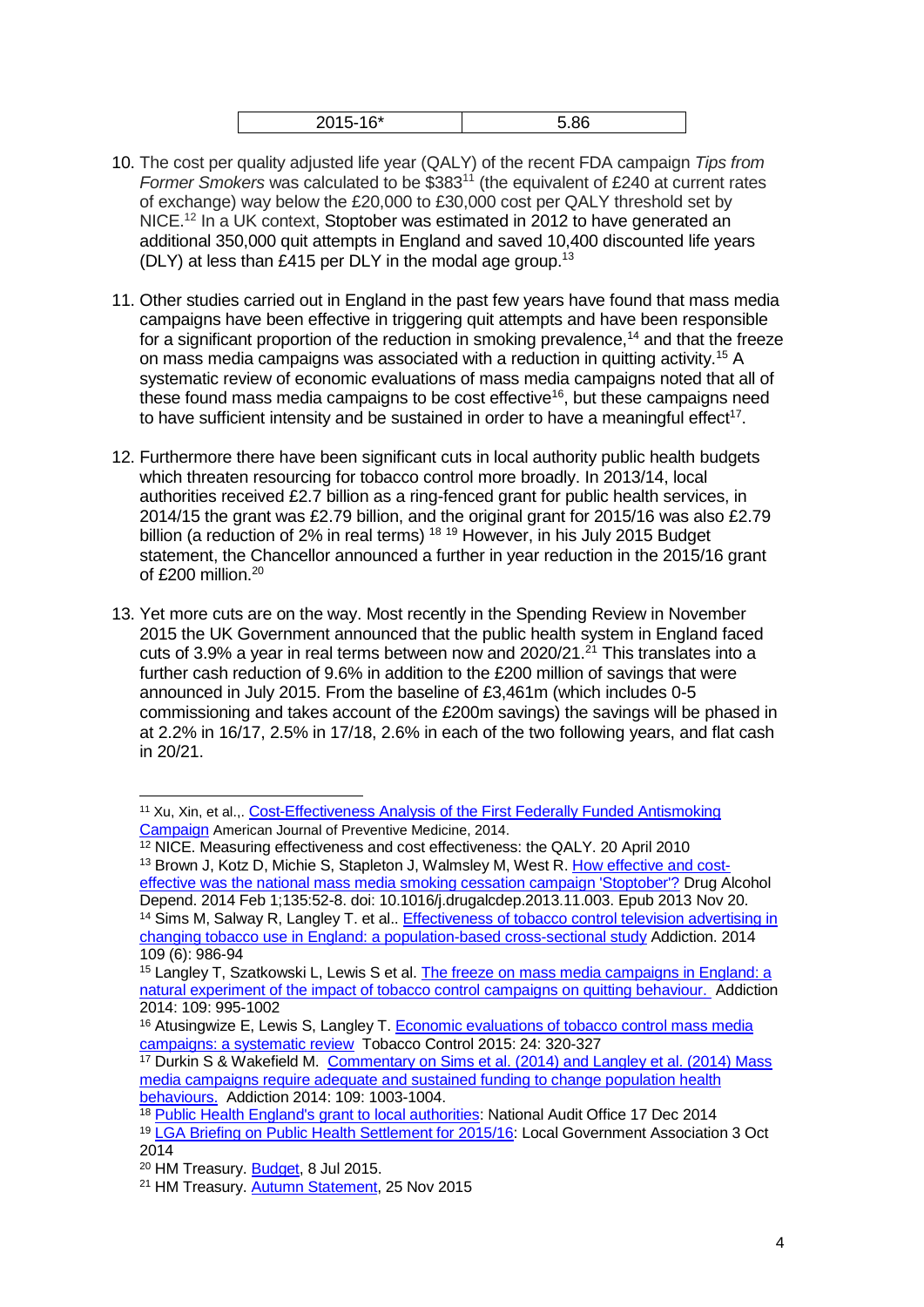- 14. We have serious concerns about the impact that these cuts are already having, and will have, on tobacco control delivery at local level. Smoking cessation services which used to be universally available to all smokers and increased the success of quit attempts fourfold<sup>22</sup> were transferred from the NHS to local authorities in 2010, and are now being cut in response to these budget cuts as noted in point 33 above. Local enforcement of age of sale of tobacco, smokefree laws and illicit trade, is also likely to disappear.
- 15. The Department of Health has conducted a public consultation on how public health funding should be allocated between local authorities from April 2016 onwards. The consultation closed on 6th November 2015. <sup>23</sup> Analysis by the Faculty of Public Health suggests that the DH proposals could result in a reduction in the share of resources going to poorer local authority areas relative to richer ones, from a ratio of about 2.5 to 1 per head to about 2 to 1, making the impact on public health worst in those areas with the greatest problems, including the highest smoking prevalence rates. <sup>24</sup>
- 16. There are already wide variations in council spending on reducing smoking. Using local authority revenue expenditure and financing for 2015 to 2016, ASH calculated the intended spend per smoker by each local authority for this financial year. <sup>25</sup> The average intended spend is £21 per smoker and the range is from £4 per smoker to £49 per smoker (excluding City of London and Isles of Scilly). There is no strong correlation between local authority areas with high rates of smoking and their spending on reducing smoking. The average spend among the ten authorities with the lowest rates of smoking is £21 per smoker (ranging from £11 to £31). Among the ten authorities with the highest rates of smoking the average spend is actually lower at £19 per smoker (ranging from £6 to £38).
- 17. There is already evidence of disinvestment in tobacco control at a local level. Councils faced with cuts to their budgets are reducing their investment in stop smoking services and in other areas of tobacco control. A survey by ASH and Cancer Research UK found that smoking cessation budgets were cut in 39% of upper-tier local authorities in England in 2015-16, including 29% where the cut was greater than 5%. Budgets increased in 5% per cent of local authorities. Wider tobacco control budgets were cut in 28% of local authorities and increased in 10%.<sup>26</sup>
- 18. England has three regional offices of tobacco control operating at a subnational level, funded by local authorities in the northeast, northwest and southwest. These have been found to be highly effective and cost-effective in increasing the rate of decline in smoking prevalence above the national average, and they are included in the NICE return on investment tool for tobacco control as a good return on investment. The work they do is highly innovative, for example they have run successful paid for mass media campaigns backed up by intensive media advocacy, and campaigns to reduce the supply of, and demand for, illicit tobacco. The regional office in the southwest has just had its funding terminated with six months' notice. Funding for the offices in the northeast and northwest, both areas of deprivation with high smoking rates, are also

<sup>&</sup>lt;sup>22</sup> Gibson J, Murray R, Borland R, et al. The impact of the UK's national smoking cessation [strategy on quit attempts and use of cessation services: findings from the ITC 4 country survey](http://itcproject.musc.edu/?page_id=1084) Nicotine & Tobacco Research 2010;12 Suppl:S64-71.

<sup>&</sup>lt;sup>23</sup> [Public health formula for local authorities from April 2016:](https://www.gov.uk/government/consultations/public-health-formula-for-local-authorities-from-april-2016) Department of Health consultation, first published 8 Oct 2015

<sup>&</sup>lt;sup>24</sup> Barr B & Taylor-Robinson D. Spending review - public health funding cuts set to increase [health inequalities:](http://betterhealthforall.org/2015/12/07/2015-spending-review-public-health-funding-cuts-set-to-increase-health-inequalities/) University of Liverpool, 7 Dec 2015

<sup>&</sup>lt;sup>25</sup> [Letter to the Chancellor:](http://www.ash.org.uk/files/documents/ASH_999.pdf) Smokefree Action Coalition, 26 Nov 2015

<sup>&</sup>lt;sup>26</sup> Reading Between the Lines: results of a survey of tobacco control leads in local authorities in [England:](http://www.ash.org.uk/localtoolkit/docs/AnnualTCreport16.pdf) ASH and Cancer Research UK, Jan 2016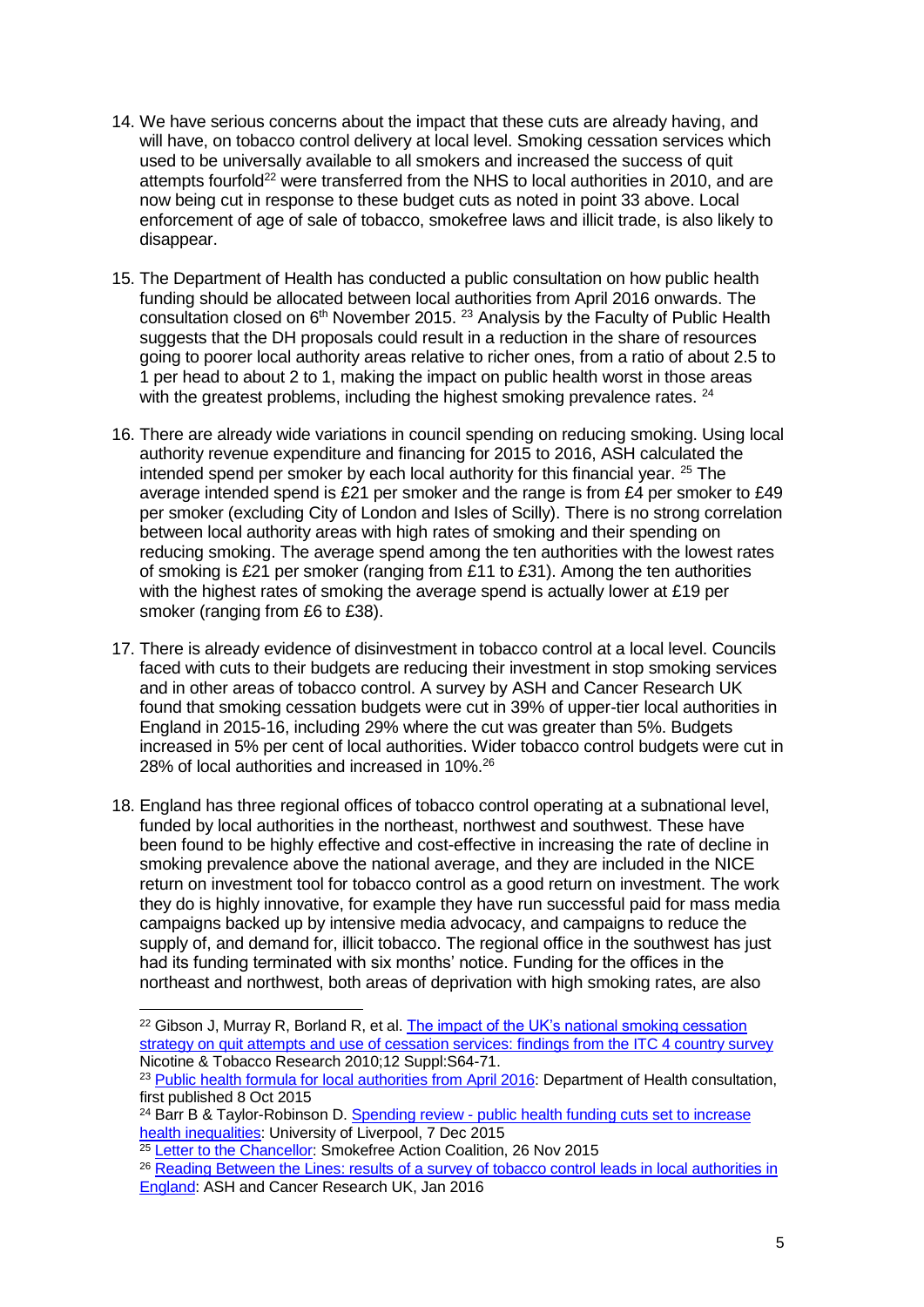under threat. Three local authorities in the northwest have already given notice of termination of funding for 2016/17.

- 19. Early indications are that funding cuts in mass media spend and public health budgets are already threatening our ability to continue to reduce smoking prevalence. The latest data from the Smoking Toolkit Study, a monthly household survey of representative samples of approximately 1800 adults per wave (16+ years old) in England amounting to more than 20,000 respondents per year, suggests that smoking prevalence has stopped declining and may have started to go up again (headline figures are 18.5% in 2014 to 18.7% in 2015 with 95% confidence intervals of  $\pm 0.5$ %).<sup>27</sup> This is the first time since the survey started in 2007 we have seen an increase in the headline figure; prior to that the average annual decrease over the previous 7 years was 0.8 percentage points per annum.
- 20. This is in line with what has happened in other jurisdictions when funding has been cut. For example New York City, where sustained investment from 2002 led to declines in smoking rates until 2010, when the decline ceased following funding cuts. Investment was reinstated in mass media campaigns in 2014 and the rates began to decline again.<sup>28</sup>

#### **Potential Impact of Returning Business Rates to Local Authorities**

- 21. In the 2015 Autumn Statement the Chancellor proposed that a future funding solution for public health could come through returning more of business rates to local authorities. Absent other measures, however, this could worsen health inequalities.
- 22. Local authority income from business rates varies widely, with richer authorities receiving more income than poorer ones. Richer areas generally have lower smoking rates than poorer ones. The Local Government Chronicle undertook an analysis in October 2015 to determine the 'winners' and 'losers' from returning the national share of business rates to local authorities while ending the Revenue Support Grant.<sup>29</sup>
- 23. ASH has applied their analysis to smoking rates across the country. The five areas (excluding London) which are the biggest 'winners' from this proposal have an average smoking rate of 16% while the five biggest 'losers' have an average smoking rate of 20%. Looking at the areas of the country with the highest and lowest rates of smoking, those with the highest smoking rates are much more likely to lose out than those with lower rates. Using the LGC calculations the 5 councils with the highest smoking rates would, on average, need 137% of the national share of the business rates to be selfsufficient while the five with the lowest smoking rates would need only 57%.
- 24. Therefore, any funding solution for public health in the context of the return of business rates to local authorities will need to ensure that it is properly, and equitably, funded. This may require increases in the ring-fenced grant for public health, and changes in the way in which it is distributed (see chart below).

<sup>1</sup> <sup>27</sup> Smoking Toolkit Study. STS 140721. Top Line Findings from the STS, 31 December 2015.

<sup>&</sup>lt;sup>28</sup> Goldberg D. [NYC smoking rate drops to lowest on record.](http://www.capitalnewyork.com/article/city-hall/2015/09/8576947/nyc-smoking-rate-drops-lowest-record) Politico New York, 16 Sept 2015 <sup>29</sup> Calkin S. [Business rates reform explained.](http://www.lgcplus.com/news/business-rates-reform-explained/5090908.article) Local Government Chronicle 7 Oct 2015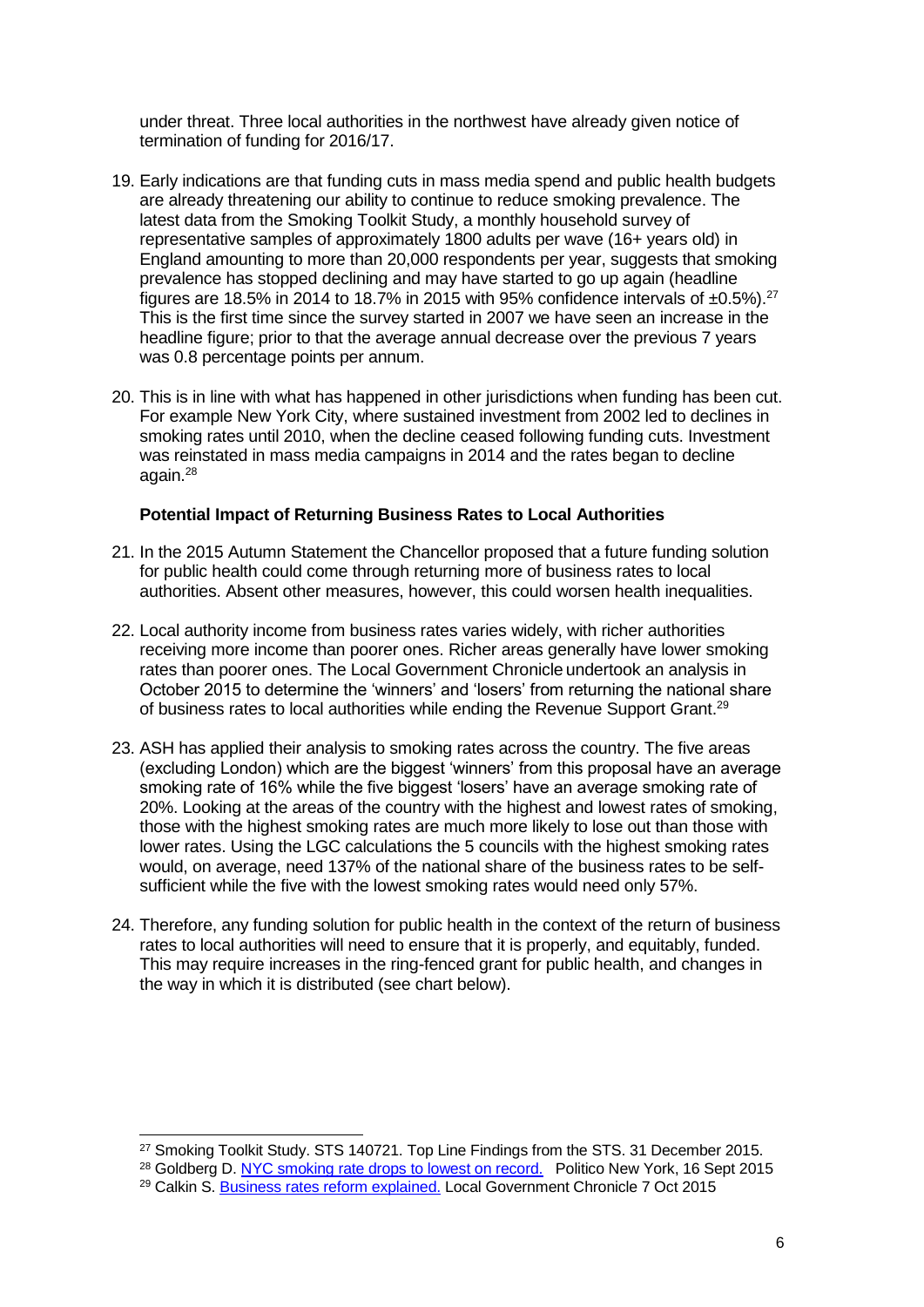

25. In particular, the Budget should include:

- Proposals to ensure that public health activity at a local level is not further reduced as a result of funding imbalances produced by returning the central share, *including* any required increase in the ring fenced public health grant, and changes in the way in which it is distributed to ensure that it properly reflects health inequalities
- Specific funding for local tobacco control policies, including but not limited to stop smoking services. As far as possible, the cost should be borne by the tobacco industry, which is highly profitable and whose products still kill around half of all lifetime smokers. This could be achieved through a further increase in the tobacco tax escalator, or a levy on tobacco industry profits, or both.
- 26. Policy work has already been carried out to determine alternative ways through which the necessary investment in tobacco control activity could be guaranteed. For example, a recent report published by the All Party Parliamentary Group on Smoking and Health sets out the evidence for higher investment in tobacco control, funded through higher rates of taxation on tobacco products. The report found that an increase of £100 million per year in funding to reduce smoking, combined with a 5% tax escalator on tobacco products, could deliver a return on investment of around 11 to 1, from various factors including gains in productivity, reductions in sickness absence from work, reductions in disability benefits, and reductions in costs to the NHS and to local authority social care budgets.<sup>30</sup>
- 27. A report for ASH by Mr Howard Reed of Landman Economics suggested that £500 million a year could be raised through a tobacco levy of 25p per packet of 20 cigarettes in 2015-16, rising to between 28p and 29p per packet by 2019-20 (depending on

<sup>&</sup>lt;sup>30</sup> [Representation to the 2015 Spending Review.](http://www.ash.org.uk/files/documents/ASH_977.pdf) All Party Parliamentary Group on Smoking and Health Oct 2015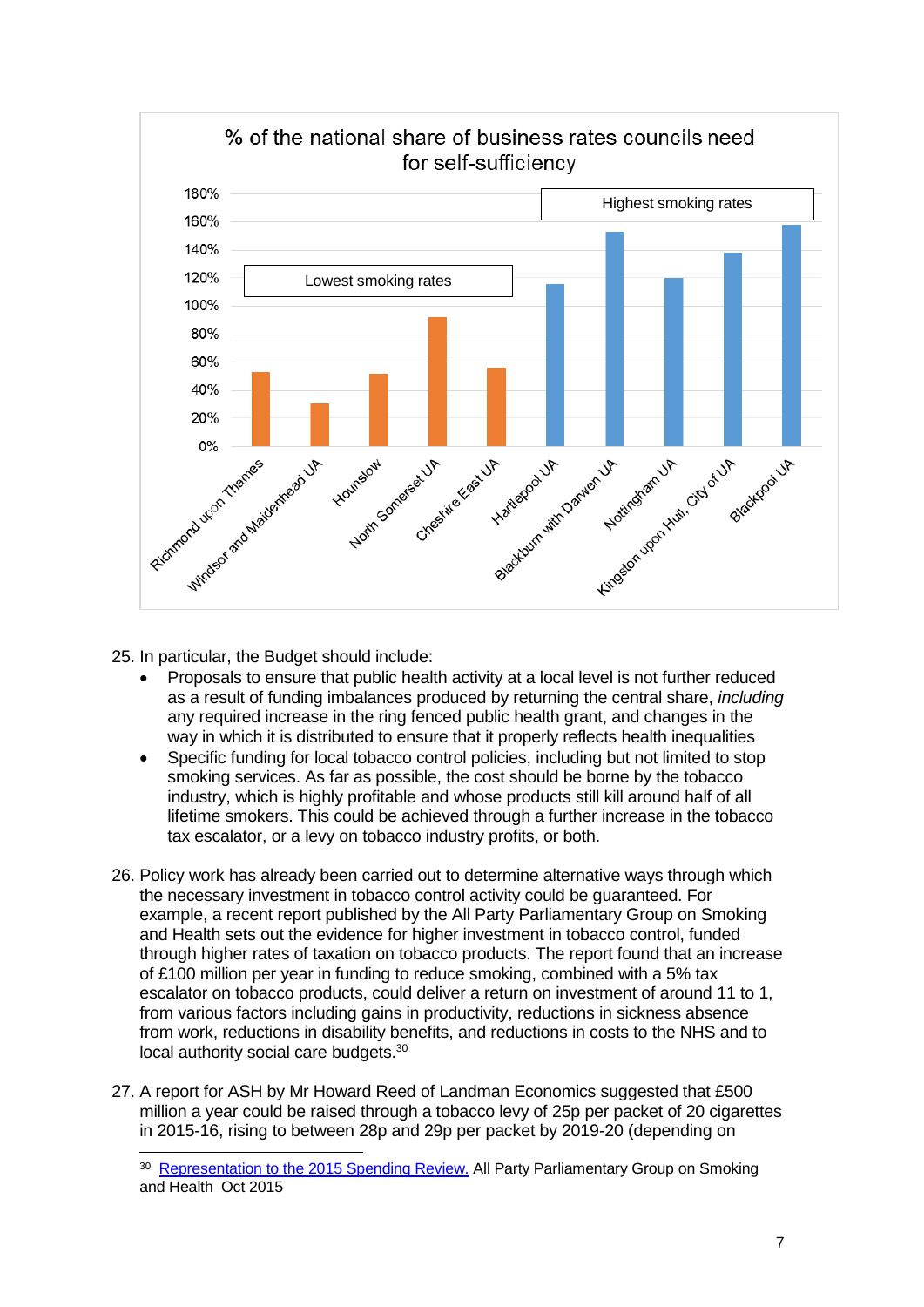assumptions made about how much of the levy would be passed on in price rises to consumers). Around four-fifths of the total levy payment would come from the two firms with the biggest presence in the UK tobacco market, Imperial and JTI. If the revenues from a tobacco levy were distributed equitably across health service providers in the four countries of the United Kingdom, England would receive around 83 percent of total revenues, compared with 10 percent for Scotland, 5 percent for Wales and 3 percent for Northern Ireland. <sup>31</sup>

- 28. The Chancellor rejected the idea of a tobacco levy partly on the basis that the costs would be passed on to consumers. However, even if the industry did pass on the full cost of any levy, the public would support such additional taxation if it were spent on tobacco control measures. Indeed 78% of the adult population, including a majority of smokers, would support a levy that raised an additional £500 million if the money raised were to be used to discourage youth uptake and help smokers to quit.<sup>32</sup> If any money raised simply went into the Consolidated Fund this would be an unfair additional burden on smokers, who are predominantly amongst the poorest and most disadvantaged in society.
- 29. However, the main reason for not proceeding with the levy was an economic analysis by HMRC which showed that a levy of £150 million would only raise £25 million after behavioural effects.
- 30. A review of HMRC's analysis conducted by the chief economist at the Department of Environment, Food and Rural Affairs quotes an HMRC estimate a *"short-run price elasticity of demand for tobacco products of -0.57".* However, the predicted amount by which levy proceeds would be offset by a fall in tobacco duties suggests that a higher estimate of elasticity was in fact used (perhaps the HMRC's current *"long-run"* estimate of elasticity, which is -1.19). Alternatively it may be that the HMRC analysis includes assumptions about likely downtrading by smokers to cheaper tobacco brands as prices rise. HMRC has not published their full workings, and these are not set out in the report of the DEFRA review.
- 31. In any event, we are sceptical of HMRC's long-term elasticity estimate, which is much higher than the results of recent published meta-analyses and studies would suggest. For example, a study for Cancer Research UK, which used HMRC duty-paid cigarette clearances data and a similar time series model to HMRC's, produced an elasticity estimate of -0.4,<sup>33</sup> which is in line with the international consensus for high income countries.<sup>34</sup> Obviously, if this estimate is preferred, then the amount of the offset predicted in the HMRC analysis would be sharply reduced.
- 32. Unfortunately the tobacco industry was unwilling to allow our economists access to sales data in the HMRC datalab despite the fact it was anonymised, so our UK analysis was based on clearance data which are subject to a high degree of volatility from month to month, due particularly to increases in clearances immediately prior to Budgets (to escape increases in tobacco duty).

<sup>&</sup>lt;sup>31</sup> [A UK tobacco levy: The options for raising £500 million per year](http://ash.org.uk/files/documents/ASH_954.pdf) A research report by Howard Reed, Landman Economics Feb 2015

<sup>32</sup> West R. Public support for a tobacco levy. Smoking Toolkit Study. 2006

<sup>33</sup> **Review by Tessa Langley Lecturer in Health Economics, University of Nottingham, and Howard Reed, Director, Economist, Landman Economics London. Funded by Cancer Research UK**

<sup>&</sup>lt;sup>34</sup> Effectiveness of Tax and [Price Policies for Tobacco Control.](https://www.iarc.fr/en/publications/pdfs-online/prev/handbook14/handbook14.pdf) IARC Handbooks of Cancer Prevention. Tobacco Control. Volume 14, 2011.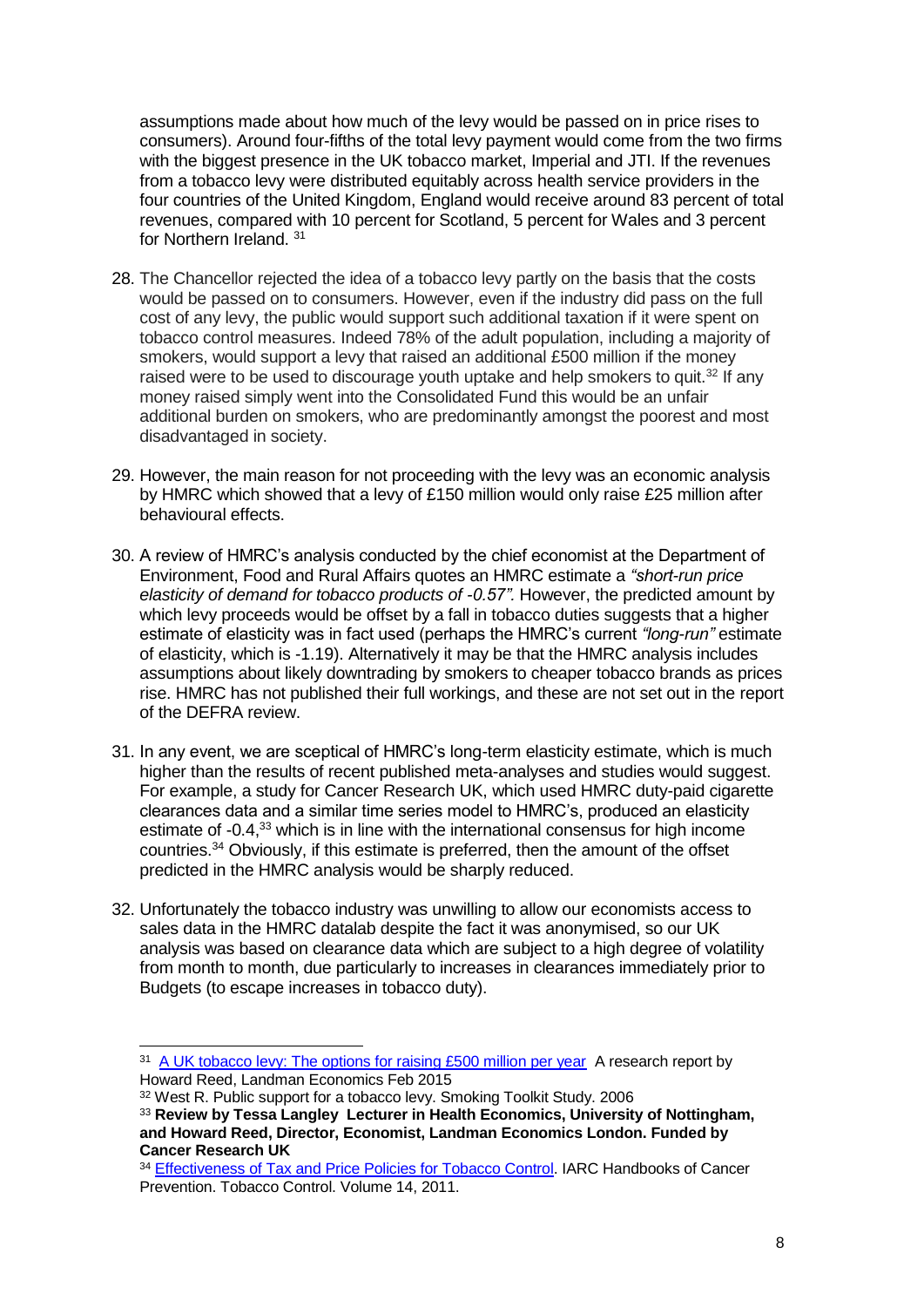The refusal of the tobacco industry to allow access to its data to researchers outside of HMRC is extremely unhelpful to the development of effective public health policy with respect to tobacco. There is a strong case for the UK Government to require tobacco manufacturers to put this information in the public domain for the benefit of public health.

- 33. Tobacco is not like any other consumer product, it is lethal when used as intended, killing half all users prematurely in the longer-term and causing significant health problems in the short and medium term. On average smokers lose ten years of life, a  $\frac{1}{10}$  ioss of 11 minutes for every cigarette smoke<sup>35</sup>, but the loss of disease free life years is far greater than this. For every death caused by smoking, approximately 20 smokers are suffering from a smoking-related disease, and although some diseases caused by smoking, such as lung cancer, kill relatively quickly with five year survival rates of below 10%, many others like heart disease, respiratory diseases, and numerous types of cancer can lead to many years of disability before death.<sup>36 37</sup>
- 34. Because of the death and disease caused by smoking, we have an international treaty on tobacco, the WHO FCTC, to which the UK is a party. The Treaty requires stringent regulation of the tobacco industry, far greater than any other legal consumer product, including, for example, complete bans on advertising promotion and sponsorship, and under Article 20 the Treaty sets out requirements for Parties to carry out monitoring and surveillance of the tobacco industry, and provides for the collection and dissemination of such data.
- 35. Taxpayer confidentiality has been cited as a reason why this is not possible. Yet such data is already collected and published by commercial organisations such as Nielsen, but only available at significant cost (prohibitive given the budget constraints detailed above). Furthermore, in other jurisdictions 'taxpayer confidentiality' has not been an impediment to publication of such data. For example, New Zealand publishes monthly sales data and in the US, the Federal Trade Commission issues reports on the tobacco industry, which cover sales, advertising and promotional expenditures.<sup>38</sup> And the Canadian government requires the tobacco manufacturers to report quarterly in arrears on monthly tobacco sales by volume and value. 39
- 36. We strongly recommend that the UK Government implements a policy requiring the industry to provide sales data at national and local authority level, with the addition of marketing spend, brand specific price data at a national level, on a monthly basis. The industry should also be required to provide data on its profitability, and the taxes it pays on an annual basis. The industry should be required to provide data in a standard agreed electronic format so as to be easily aggregated, accessible, and analysable.
- 37. The importance of this to accurately measure tobacco prices and determine appropriate tax policy has been recently outlined in research on UK cigarette prices, and making such data available to researchers and policy makers would be invaluable in helping with the development, implementation and evaluation of policy measures

<sup>&</sup>lt;sup>35</sup> Shaw M, Mitchell R, Dorling D. Time for a smoke? One cigarette reduces your life by 11 minutes. BMJ. 2000 Jan 1; 320(7226): 53.

<sup>36</sup> U.S. Department of Health and Human Services. How Tobacco Smoke Causes Disease: The Biology and Behavioral Basis for Smoking-Attributable Disease: A Report of the Surgeon General. Atlanta, GA: U.S.

Department of Health and Human Services, 2010.

<sup>37</sup> Smoking-attributable morbidity – United States, 2000. MMWR Weekly Report. 5 Sep. 2003 <sup>38</sup> [Federal Trade Commission Cigarette report for 2012.](https://www.ftc.gov/system/files/documents/reports/federal-trade-commission-cigarette-report-2012/150327-2012cigaretterpt.pdf)

<sup>39</sup> Canadian [Tobacco Reporting Regulations.](http://laws.justice.gc.ca/PDF/SOR-2000-273.pdf) Part 2 reports 13 Sales. SOR/2000-273. Consolidation current at January 25 2016.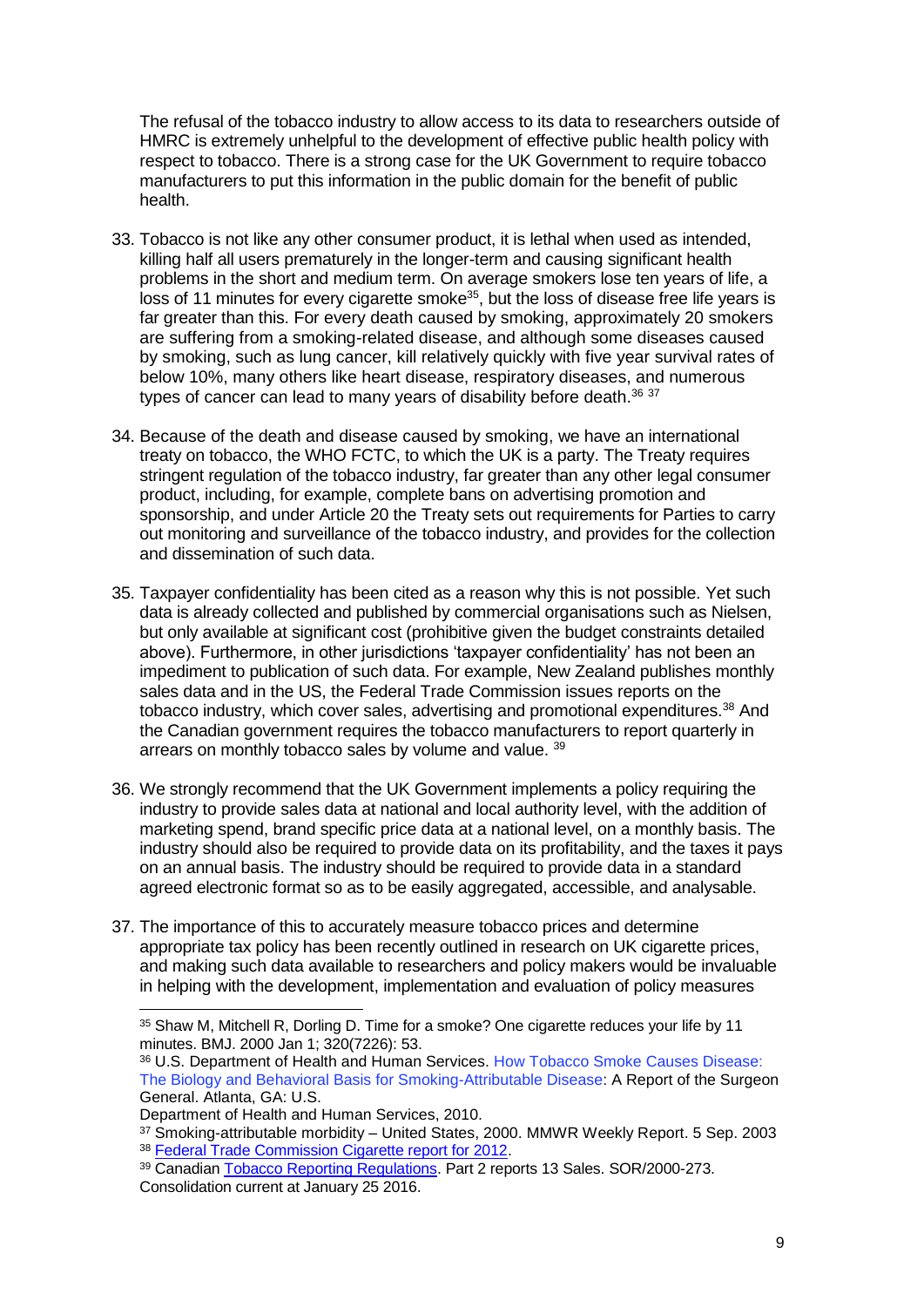designed to reduce smoking prevalence. <sup>40</sup> Such data at local level could also provide useful insight into the illicit market, for example significant reductions in local sales over a short period of time is likely to be an indicator of illicit sales activity.

- 38. This would have a number of benefits to HM Government:
	- Provide information which could be used to analyse market developments and inform the development of tobacco control and tax policy, for example on tax structure.
	- Enable future research on the price sensitivity of tobacco consumption by academic researchers to support work carried out by HMRC.
	- Inform analyses of illicit market trends over time at local level.
	- Provide proxy indicators for smoking prevalence changes at local level to enable local authorities to determine the effectiveness of their tobacco control activities (scaling up national surveys for this purpose is unfeasible because of the cost).
	- Support and inform analyses of the marketing strategies of the tobacco industry.
- 39. Our ability to meet future targets for reductions in smoking prevalence are under serious threat. The World Health Organisation (WHO) set an objective to reduce the mortality from the four main preventable noncommunicable diseases – cardiovascular disease, cancer, chronic lung disease and diabetes – by 25% between the year 2010 and 2025 with a target for a reduction in smoking prevalence of 30%. The UK Government signed up to the "25 by 25" goal in 2012. England has a more ambitious target of reducing adult smoking prevalence to less than 13% by 2020 and less than 5% by 2035, as set out in the cancer strategy<sup>41</sup> and Smoking Still Kills.<sup>42</sup>

# **Taxation**

- 40. Putting tobacco taxes up is potentially, in economic and health terms, a progressive rather than regressive measure because poorer smokers are more likely to quit, and youth less likely to take up smoking, as they are more sensitive to price increases.<sup>43</sup> Indeed tax increases are the only tobacco control intervention which have been proven to have a greater effect on more disadvantaged smokers at population level and so contribute to reducing health inequalities. 44
- 41. However, poorer smokers who don't quit are disproportionately disadvantaged in economic terms because of the negative impact of tobacco tax increases on their already small incomes. This poses a dilemma which can be resolved by ensuring that all efforts are made to motivate and support smokers in quitting. Furthermore, the positive health impact of taxes is greater when some of the revenues generated are used to support comprehensive tobacco control strategies.<sup>45</sup>

# *Tobacco tax escalator*

<sup>-</sup><sup>40</sup> Gilmore et al. [Understanding tobacco industry pricing strategy and whether it undermines](http://www.ncbi.nlm.nih.gov/pmc/articles/PMC3746125/)  [tobacco tax policy: the example of the UK cigarette market.](http://www.ncbi.nlm.nih.gov/pmc/articles/PMC3746125/) Addiction 2013; 108 1317–1326. doi: 10.1111/add.12159

<sup>41</sup> [Achieving world-class cancer outcomes. A strategy for England 2015-2020.](https://www.cancerresearchuk.org/sites/default/files/achieving_world-class_cancer_outcomes_-_a_strategy_for_england_2015-2020.pdf) Report of the Independent Cancer Task Force, 2015.

<sup>42</sup> Action on Smoking and Health. [Smoking Still Kills.](http://www.ash.org.uk/current-policy-issues/smoking-still-kills.) ASH, 2015.

<sup>43</sup> The World Bank. Curbing the epidemic: governments and the economics of tobacco control. May, 1999.

<sup>44</sup> Amos A, Bauld L, Clifford D, et al. Tobacco control, inequalities in health and action at a local level. York, Public Health Research Consortium, 2011.

<sup>45</sup> Chaloupka F, Yurekli A, Fong G. [Tobacco taxes as a tobacco control strategy.](http://tobaccocontrol.bmj.com/content/21/2/172.abstract) Tobacco Control 2012; 21:172-180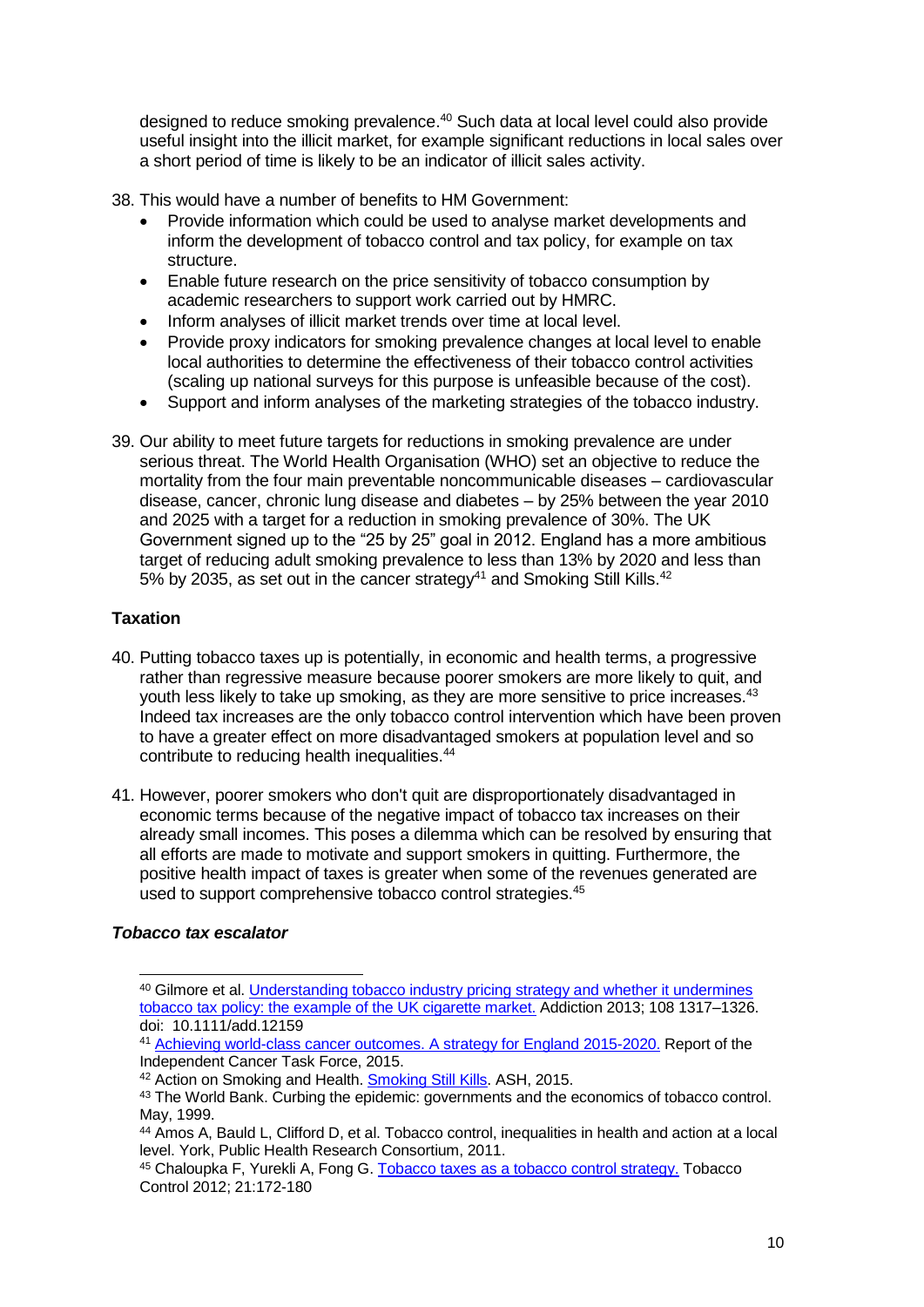- 42. Tobacco remains more affordable now in the UK than it was in the 1960s. While successive Chancellors have used the rhetoric of progressive tobacco tax policies, the UK has been overtaken in practice by a number of countries.<sup>46</sup> The Australian Treasury, for example, indexes tobacco tax increases to inflation twice a year, in addition to this, in 2010 it increased tobacco excise taxes by 25% with the intention of producing a 15% increase in revenues.<sup>47</sup> Despite Budgetary pressures stemming from the global economic crisis, 2010-11 revenues increased by 13% compared with the previous financial year. 48
- 43. In addition the Australian Government committed to introducing staged 12.5 per cent increases in tobacco excise over the subsequent four years *"to battle smoking-related cancer and help return the Federal Budget to surplus in 2016-17".* The increases commenced on 1 December 2013, with further 12.5% increases on 1 September 2014, 1 September 2015, and 1 September 2016.
- 44. Despite declines in smoking prevalence, due to tax increases and other measures including mass media campaigns and plain standardised packaging, tobacco tax revenues have continued to increase following the tax increases, to a greater extent than expected. In 2013-14 the budget estimate was AU\$7.8 billion, the outturn was AU\$8.5 billion, and in 2014-15 the budget estimate was AU\$8.280 billion while the outturn was AU\$8.848 billion, respectively 8% and 7% higher than the budget estimate.<sup>49</sup>
- 45. We therefore recommend increasing the tax escalator on cigarettes from 2% to 5% above inflation in the 2016 and subsequent Budgets.

## *Taxation of handrolled tobacco*

<span id="page-10-0"></span>1

- 46. We were disappointed that the March 2015 Budget did not narrow the gap in tax levels between manufactured cigarettes and hand-rolled tobacco. There is evidence from the Netherlands that consumption of hand-rolled tobacco increases as the price differential between manufactured and hand-rolled tobacco increases,<sup>50</sup> and certainly this is the pattern we've seen in the UK. The proportion of smokers mainly using HRT has increased from 25% of men and 8% of women in 1998 to 40% of men and 23% of women in 2013.<sup>51</sup>
- 47. The equivalent tax rate for HRT can be accurately calculated using recent research on the average weight of tobacco per hand-rolled cigarette.<sup>52</sup> This would increase the tax take and reduce the likelihood of smokers downtrading to HRT rather than quitting. Evidence from overseas indicates that the tobacco industry will try to exploit loopholes in tax legislation by selling HRT as pipe tobacco, if lower taxes are applied to pipe

<sup>48</sup> Australian Government Budget Outcomes [2009-10](http://www.budget.gov.au/2009-10/content/fbo/html/part_1.htm) and [2010-11.](http://www.budget.gov.au/2010-11/content/fbo/download/FBO_2010-11_Consolidated.pdf) Accessed January 2016. <sup>49</sup> Australian Government Budget Outcomes [2013-4](http://budget.gov.au/2013-14/content/fbo/download/Consolidated.pdf) and [2014-15.](http://budget.gov.au/2014-15/content/fbo/downloads/01_part_1.pdf) Accessed January 2016.

<sup>46</sup> Jha, P and Peto, R. [Global effects of smoking, of quitting, and of taxing tobacco.](http://www.nejm.org/doi/full/10.1056/NEJMra1308383) New England Journal of Medicine 2014; 370:65.

<sup>47</sup> Treasury, Australia. **Issues in tobacco taxation**. Accessed January 2016.

<sup>&</sup>lt;sup>50</sup> Mindell JS, Whynes DK. [Cigarette consumption in the Netherlands 1970 –](http://discovery.ucl.ac.uk/896/) 1995: does tax [policy encourage the use of hand-rolling tobacco?](http://discovery.ucl.ac.uk/896/) Eur J Public Health 2000;10:214-9. 51 [Opinions and Lifestyle Survey. Smoking habits amongst adults, 2013](http://www.ons.gov.uk/ons/rel/ghs/opinions-and-lifestyle-survey/adult-smoking-habits-in-great-britain--2013/index.html) Office for National

Statistics, November 2014 <sup>52</sup> Gallusa S, Lugoa A, Ghislandic S, La Vecchiaa C, Gilmore, A. [Roll-your-own cigarettes in](http://www.ncbi.nlm.nih.gov/pubmed/24500021)  [Europe: use, weight and implications for fiscal policies.](http://www.ncbi.nlm.nih.gov/pubmed/24500021) European Journal of Cancer Prevention 2014; 23:186–192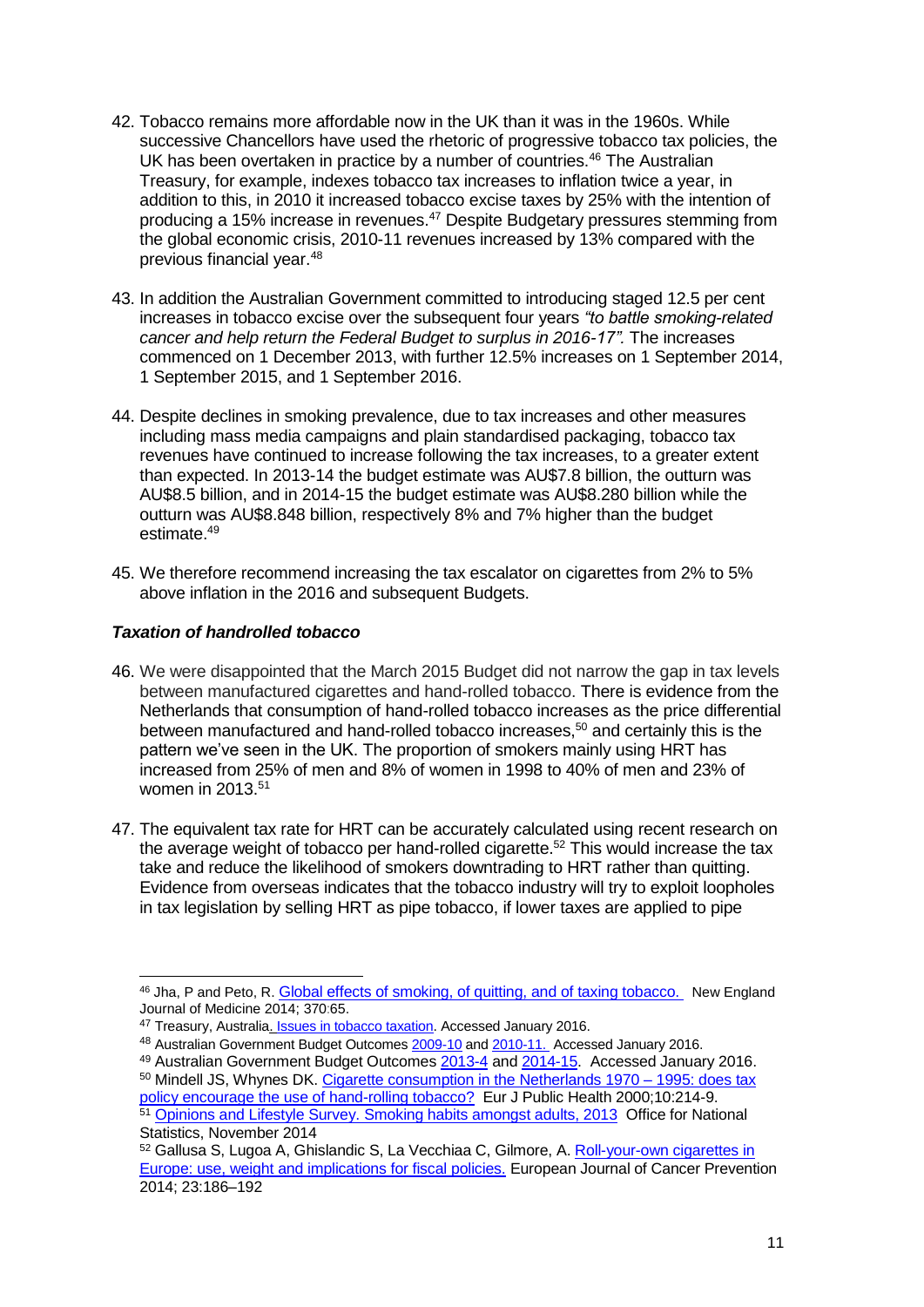tobacco.<sup>53</sup> For this reason we suggest keeping taxes on pipe tobacco in line with those on HRT.

48. We therefore urge the government to take further action to reduce the tax differential between different market segments and between manufactured cigarettes and HRT. In particular, by applying a tax escalator on HRT in this and subsequent years of 15% above inflation, until, using an average conversion rate of 0.7 grammes per handrolled cigarette,[52](#page-10-0) the tax on manufactured cigarettes and handrolled cigarettes is equivalent. At this point the escalator on HRT should become the same as that for manufactured cigarettes.

#### *Specific taxation on cigarettes*

- 49. To minimise as far as possible the tax differential between different price categories and thereby reduce the growing price gap between expensive and cheap products $54$ and so help prevent downtrading, we recommend that the UK ensure that specific tax is set at the maximum allowed under the new EU regulations.
- 50. The EU tax directive allows for specific tax to be up to 76.5% of the total tax burden on the weighted average retail selling price (WAP) from 1 Jan 2011 onwards.<sup>55</sup> Currently specific tax is estimated to be only 61.4% of the total tax of a typical pack of cigarettes in the ultra low price category cigarettes allowing significant room for further rebalancing, as it will be an even lower proportion of the total tax burden of the weighted average price.<sup>56</sup> However, the most recent factsheet available is November 2013 and now HMRC is consulting on reducing the frequency of the monthly tobacco bulletins too. These are both important sources of information which need to be maintained.

#### *Minimum Excise Tax*

- 51. The consultation on a Minimum Excise Tax (MET)<sup>57</sup> finished in October 2014 and there has still been no announcement about whether the government will proceed or not.
- 52. Recent work suggests that the industry differentially shifts tax increases between brand segments so that, on average, taxes on premium brands are overshifted, while taxes on ultra-low price (ULP) brands are not always fully passed onto consumers. <sup>58</sup> The smaller the ad valorem tax element and therefore the tax differential between high and low priced tobacco products, the more costly it is for the industry to do this.
- 53. We recommend the introduction of a Minimum Consumption Tax rather than a Minimum Excise Tax because it includes VAT as well as excise tax and therefore impacts not just on tax levels for manufactured cigarettes but also on hand-rolled

<sup>53</sup> Clifford D, Ciercierski C, Silver, K, Gilmore A. PPACTE Work Package 5 – Milestone 5.2. Tobacco industry influence over tobacco taxation in Poland. Dublin. PPACTE, 2012 54 Gilmore A et al. *Understanding tobacco industry pricing strategy and whether it undermines* [tobacco tax policy: the example of the UK cigarette market.](http://www.ncbi.nlm.nih.gov/pubmed/23445255) Addiction. 2013 July; 108 1317– 1326. doi: 10.1111/add.12159

<sup>55</sup> Council Directive 2010/12/EU of 16 February 2010 amending Directives 92/79/EEC, 92/80/EEC and 95/59/EC on the structure and rates of excise duty applied on manufactured tobacco and Directive 2008/118/EC

<sup>56</sup> HMRC. Tobacco Factsheet. Table 3.7 Taxation on Cigarettes. November 2013.

<sup>&</sup>lt;sup>57</sup> HM Treasury. [Consultation Minimum Excise Tax.](https://www.gov.uk/government/consultations/minimum-excise-tax) 26 August to 6 October 2014. 58 Gilmore AB, Tavakoly B, Taylor G, Reed H. Understanding tobacco industry pricing strategy and whether it undermines tobacco tax [policy: the example of the UK cigarette market.](http://www.ncbi.nlm.nih.gov/pubmed/23445255) Addiction. 2013 Jul; 108(7): 1317–1326.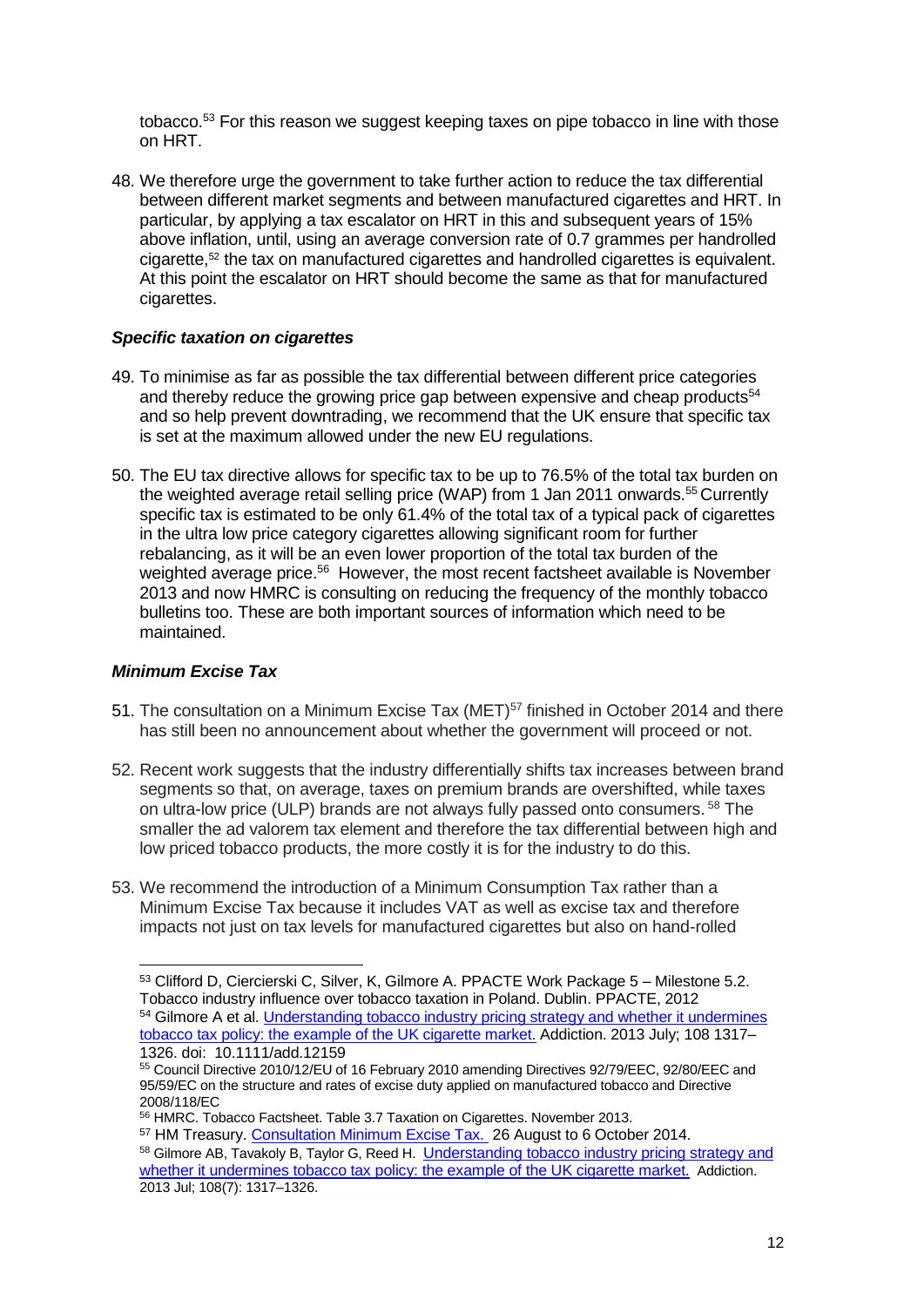tobacco. Raising the tax levels at the lower priced end of the HRT market could help reduce the likelihood of downtrading within HRT.

54. The introduction of a MCT, underpinned by setting specific tax on manufactured cigarettes at the maximum allowed under the EU Tobacco Tax Directive, is the best way to minimise the difference in tax levels for different price categories.

#### *Review of the EU Tobacco Tax Directive*

- 55. The EU Tobacco Tax Directive is currently under review. It is crucial that the UK take into account health as well as revenue impacts of the Directive, in line with the EU's obligations under the WHO FCTC and in particular Article 6 and its guidelines. On that basis we would like to see the UK advocating for the revised Directive to:
	- Remove the differential between taxation of handrolled tobacco (HRT) and manufactured cigarettes;
	- Include raw tobacco as an excisable product to enable full controls on the production, storage and movement of raw tobacco to be implemented.
- 56. As a result of the current Tax Directive, the minimum tax on HRT at EU level has risen from 36% of weighted average selling price previously, to 40% on 1 Jan 2011, 43% in 2013, 46% in 2015, and will continue to rise to 48% in 2018 and 50% in 2020.<sup>59</sup> However, tax rates on HRT are still much lower in many parts of Europe than in the UK, particularly the Benelux countries, leading to incentives for tax paid HRT to be smuggled into the UK from these jurisdictions. We therefore recommend that the UK advocate for the removal of the differential in taxation between HRT and manufactured cigarettes.
- 57. The exclusion of raw tobacco from the scope of the Directive means that it does not come under the Excise Movement and Control System (EMCS), which is a key element in the fight against tax fraud. While the registration scheme for raw tobacco being put in place by the UK is important, it is not sufficient. As concluded in the Ramboll study for the European Commission $60$ , unless raw tobacco is included in the scope of the Directive it is not possible to ensure that adequate data becomes available through EMCS in a systematic and comparable format across the territory of the EU. The majority of manufacturers and importers of tobacco products already operate under the EMCS and will not face an increased administrative burden. We urge the Government to advocate for the inclusion of raw tobacco within the scope of the revised Directive.

#### *Corporation tax*

1

58. Further it should be noted that the tobacco multinationals currently pay little or no corporation tax. For example, British American Tobacco plc (BAT) and Imperial Tobacco Group PLC (Imperial) are both based in the UK, and in the 2013 financial year it was recently estimated that Imperial had a 35.4% share and BAT an 8.7% share of the UK tobacco market as measured by value. Imperial reports they made £623m in adjusted operating profits in the UK market, and whilst BAT don't offer a

<sup>59</sup> Council Directive 2010/12/EU of 16 February 2010 amending Directives 92/79/EEC, 92/80/EEC and 95/59/EC on the structure and rates of excise duty applied on manufactured tobacco and Directive 2008/118/EC

<sup>&</sup>lt;sup>60</sup> Ramboll. Study on the measuring and reducing of administrative costs for economic operators and tax [authorities and obtaining in parallel a higher level of compliance and security in imposing excise duties](http://ec.europa.eu/taxation_customs/resources/documents/taxation/excise_duties/tobacco_products/studies_reports/ramboll-tobacco-study.pdf)  [on tobacco products.](http://ec.europa.eu/taxation_customs/resources/documents/taxation/excise_duties/tobacco_products/studies_reports/ramboll-tobacco-study.pdf) *TAXUD/2012/DE/341 Specific contract No4 under FWC TAXUD/2012/CC116. European Commission June 2014.*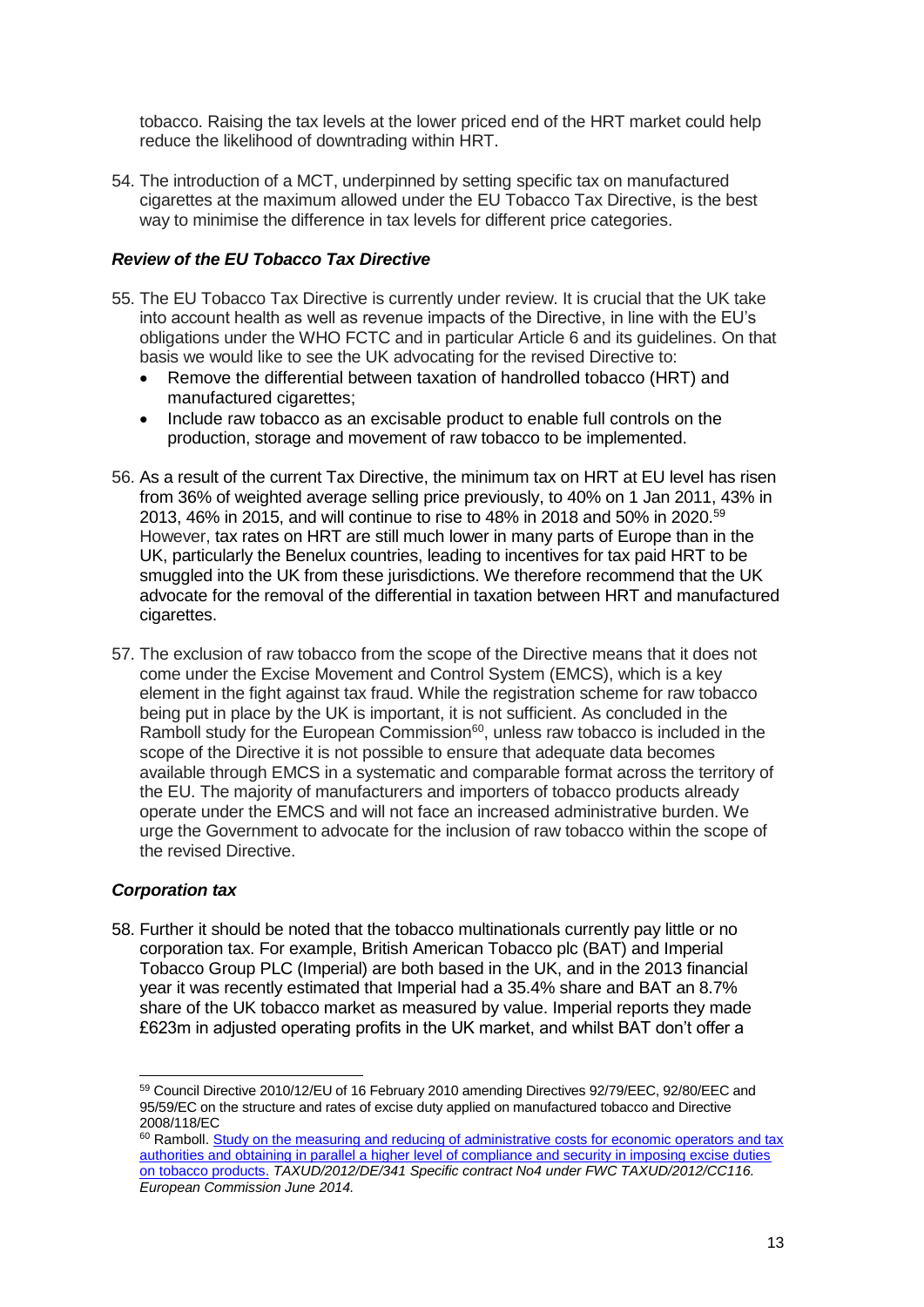profit breakdown by market, it has been estimated that BAT made at least £78.2m and perhaps as much as £150m in operating profits in the UK. $61$ 

- 59. Yet British American Tobacco paid no UK corporation tax in the 2013 financial year, despite being domiciled in the UK and making about £6 billion in global operating profits.<sup>62</sup> Imperial only paid £6m in UK corporation tax for the 2013 financial year despite their profitability in the UK market and global adjusted operating profits of  $£3.2$ bn. $63$
- 60. The main rate of corporation tax companies operating in the UK has of course fallen from 28 percent in 2010 to 20 percent in 2015, and is scheduled to fall further to 18 percent in 2020 as a result of changes announced in the July 2015 Budget. It is hard to see how such tax reductions are justified for an industry whose products kill when used as intended, leading to 100,000 preventable premature deaths in the UK each year.
- 61. Tobacco manufacturers should be required to pay a surcharge to bring their corporation tax back to the rate set in 2010, of 28%. This might be an alternative to the tobacco levy, which the government has decided not to proceed with at the current time, with funds being used to fund the government's tobacco control policy implementation. A precedent for such a surcharge already exists in the form of the Bank Corporation Tax Surcharge.
- 62. Given UK based tobacco companies pay very little corporation tax despite reporting high profits earned in the UK, they should be subject to the diverted profit tax at the higher 33% rate now applied to the banking industry. Such a higher charge will help ensure they pay their fair share, and this should be introduced irrespective of whether or not they are subject to a surcharge on corporation tax.

#### *VAT on medicinally licensed nicotine products*

- 63. ASH advocated for differential taxation on nicotine products, related to the harms caused, and we were pleased when HMT committed to reduced VAT on nicotine replacement therapy products licensed by the MHRA at the minimum allowed of 5%.
- 64. The MHRA has announced a licence for two novel nicotine containing products for use in harm reduction, Voke which is an inhaled nicotine product, and the e-voke, which is a type of electronic cigarette. We would ask the Chancellor to confirm, as should be the case, that such medicinally licensed products will have VAT levied at the same rate as other nicotine replacement therapy products,that is at 5%.

# **Tackling Illicit Trade**

<span id="page-13-0"></span>-

65. We were pleased to see the new HMRC and Border Force strategy for tackling illicit tobacco, launched just after the Budget in March 2015.<sup>64</sup> We were particularly pleased to note the acknowledgement of the global nature of the illicit trade and the importance of working internationally and supporting EU-wide ratification of the Illicit Trade

<sup>61</sup> Branston, JR and Gilmore AG[.The extreme profitability of the UK tobacco market and the](http://opus.bath.ac.uk/43061/)  [rationale for a new tobacco levy.](http://opus.bath.ac.uk/43061/) University of Bath

<sup>62</sup> BAT Annual Report 2013, downloaded from<http://www.bat.com/>

<sup>63</sup> Imperial Tobacco Annual Report and Accounts 2013, downloaded from <http://www.imperial-tobacco.co.uk/>

<sup>64</sup> HMRC and Border Force. [Tackling illicit tobacco: From Leaf to Light](https://www.gov.uk/government/publications/tackling-illicit-tobacco-from-leaf-to-light) The HMRC and Border Force Strategy to tackle tobacco smuggling. HMRC March 2015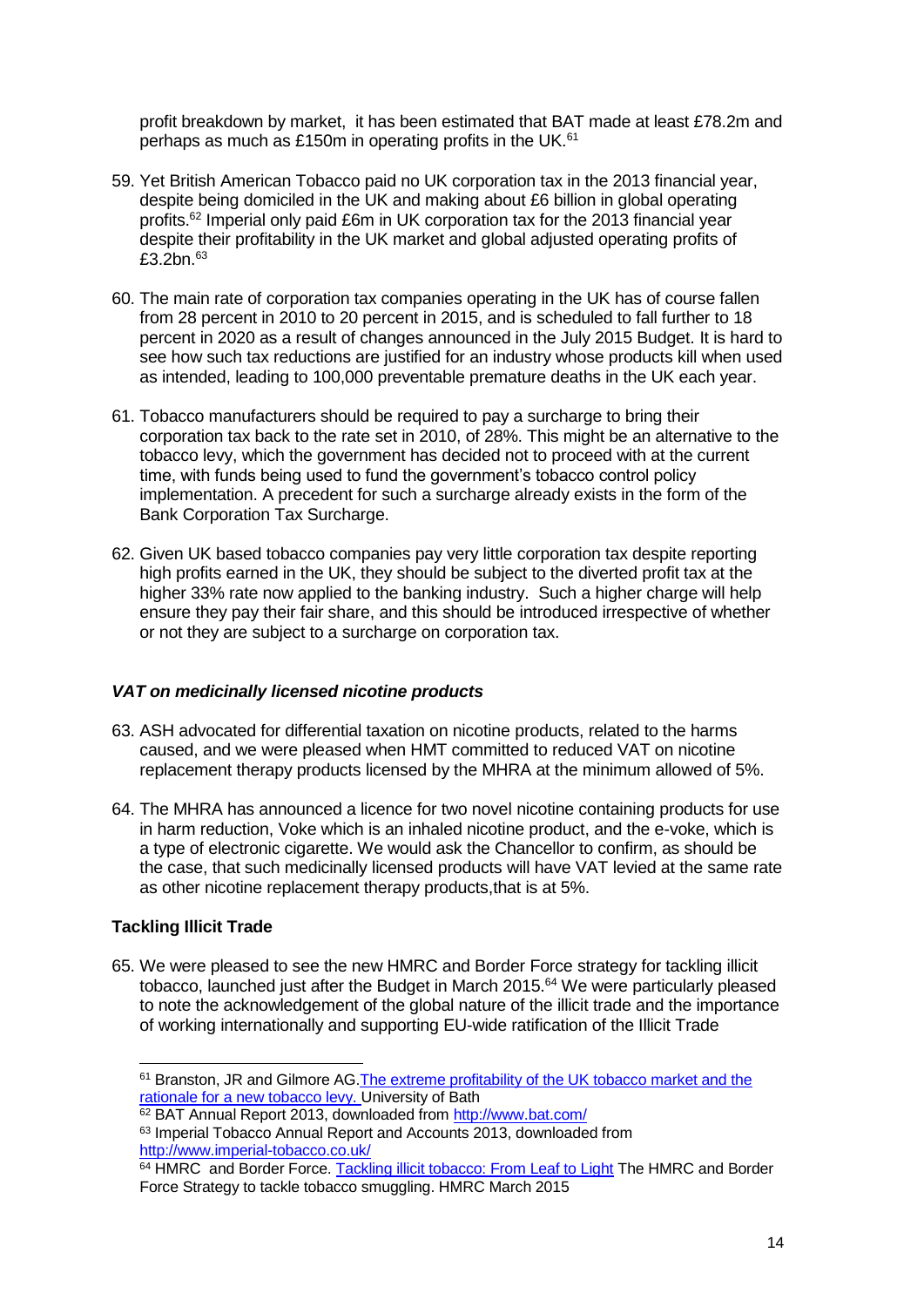Protocol; and the commitment to setting up a cross-government ministerial group to oversee future evolution of the anti-illicit tobacco strategy.

#### *Setting targets*

- 66. We were, however, disappointed by the lack of ambition in the new illicit strategy published in March, which only committed to hold the cigarette market share at or below 10% and to contain the illicit market share for HRT and reverse the recent upwards trend.[64](#page-13-0)
- 67. Over a period of time when we expect to see the implementation of the Tobacco Products Directive, the ratification and implementation of the WHO FCTC Illicit Trade Protocol, and substantial increases in tobacco taxation globally, in line with guidelines on Article 6 of the WHO FCTC, we believe the Government should be more ambitious than this about its ability to reduce the illicit market thereby increasing government revenues.
- 68. The UK Government set outcome measures for a quantified reduction in the market share of illicit cigarettes and tobacco between 2000 and 2007-8 which were achieved in advance of the deadline and proved very effective in helping maintain the incentive to put resources into this area, while helping ensure consistency and transparency.
- 69. Over the course of this Parliament our ambition should be to reduce the market share of illicit cigarettes back to the levels in the early 1990s, when it was about 5%, and to significantly reduce the illicit market share for HRT. We urge the Government to introduce new targets of a market share for illicit cigarettes of no more than 5% by 2020 and for hand-rolled tobacco to no more than 22% by 2020 and no more than 11% by 2025, in line with the recommendations set out in Smoking Still Kills[.](#page-1-0)<sup>1</sup>

#### *Funding for inland activity*

- 70. We were pleased to see the commitment in the new strategy to drive down demand by using targeted media and educational campaigns. However, it was disappointing that the work of the Tackling Illicit Tobacco for Better Health partnership in this area was not acknowledged, nor was the importance of continuing to work collaboratively at local and regional level. The importance of collaboration with such regional partnerships and of rolling out such an approach more widely was recognised both by the National Audit Office and the Public Accounts Committee.<sup>65</sup>
- 71. And while we were pleased with the announcement in the July 2015 budget of increased funding for international work on illicit trade, it was very disappointing that there was no such commitment for inland work. The DH has funded some inland work through the Chartered Trading Standards Institute acting in collaboration with local authorities. This is now under threat because of cuts to DH funding. Public health funding cuts also threaten funding for the Tackling Illicit Tobacco for Better Health partnership funded and managed by the three regional tobacco control offices in the northeast, northwest and southwest.
- 72. Indeed the regional office in the southwest has just had its funding terminated with six months' notice. Funding for the offices in the northeast and northwest, both areas of

<sup>65</sup> House of Commons Committee on Public Accounts. [HM Revenue & Customs: Progress in](http://www.publications.parliament.uk/pa/cm201314/cmselect/cmpubacc/297/297.pdf)  [tackling tobacco smuggling.](http://www.publications.parliament.uk/pa/cm201314/cmselect/cmpubacc/297/297.pdf) Twenty Third report of session 2013-14.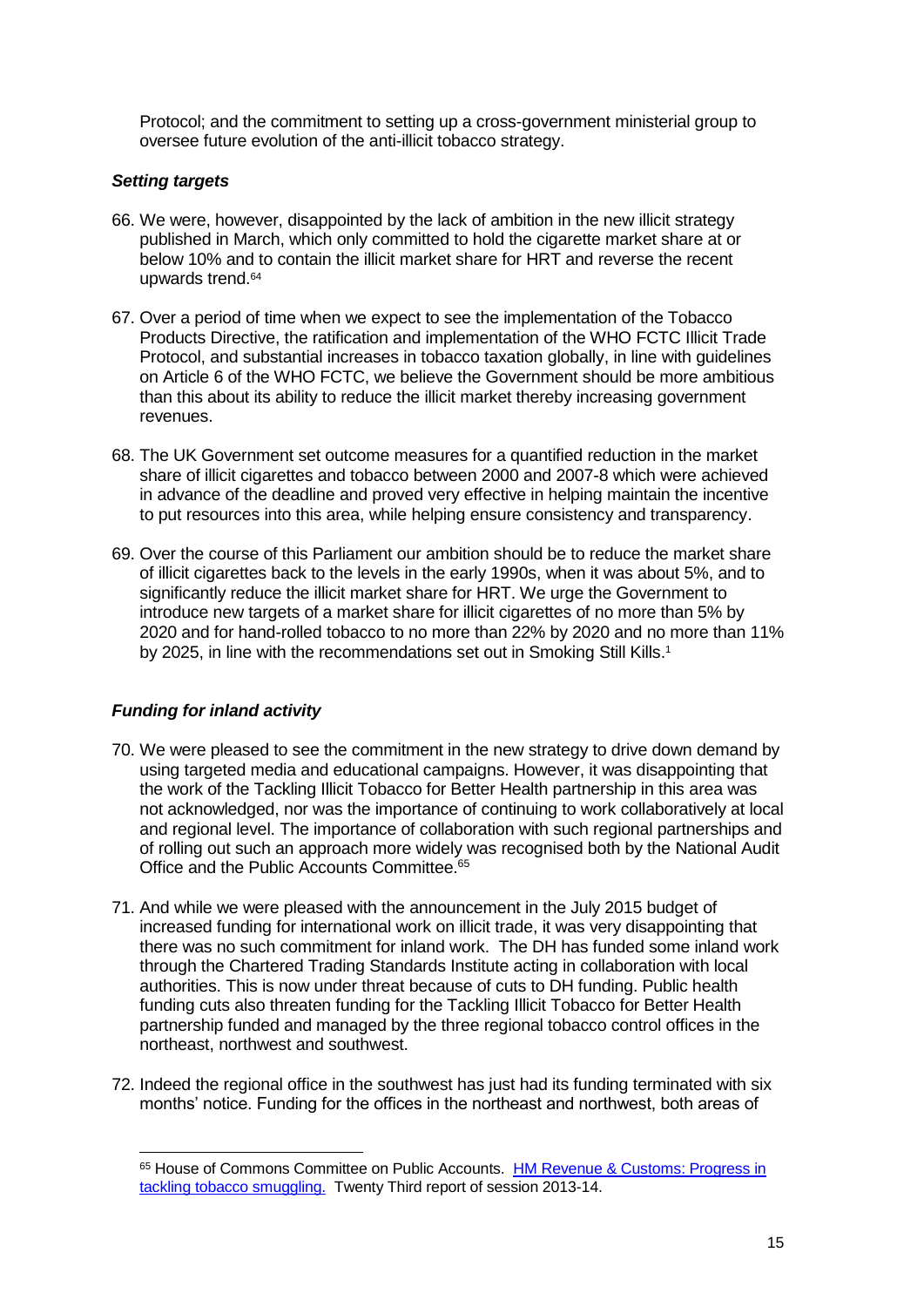deprivation with high smoking rates, are also under threat. Three local authorities in the northwest have already given notice of termination of funding for 2016/17.

73. We would therefore like to highlight the need for the Government to commit to supporting the development of effective regional partnerships across England and work to tackle illicit trade at local level. This could include direct funding where required, for example by using any HMRC underspends, or could be funded by the tobacco levy once it is implemented. HMRC should collaborate with the Tackling Illicit Tobacco for Better Health partnership as well as the Chartered Trading Standards Institute, both of which can play a key role in supporting this work.

## *Naming and shaming*

- 74. While we note the growing role of illicit white and counterfeit product within the illicit market, we also note that tobacco manufacturers' brands are also present in substantial numbers in the illicit market. Trading standards officers across nine English regions recently took part in "Operation Henry", a programme of search and seizures of illicit tobacco. Between May and November 2014, more than 2.5 million cigarettes were seized together with other tobacco products including HRT, raw tobacco, and shisha tobacco. More than 70% of the cigarettes seized were genuine products diverted into illicit channels. <sup>66</sup>
- 75. The latest industry data (Project Star) show that in the EU 61% of the illicit market comprises the manufacturers' brands demonstrating that this remains a substantially greater problem than counterfeit and illicit white although the latter is increasing most rapidly.<sup>67</sup> In the EU, the proportion of the illicit coming from outside the EU also highlights the need for global and not just European action.
- 76. We were pleased to see that in November HMRC fined British American Tobacco £650,000 for oversupplying its products to Belgium. We would like to see a policy of naming and shaming manufacturers who fail to co-operate put in place as part of the upcoming strategy, in line with the Home Affairs committee recommendations.<sup>68</sup>

# *Misrepresentation of data*

-

77. We also note growing evidence that the tobacco industry and those it funds have been misrepresenting HMRC figures on the size of the illicit market to exaggerate the scale of the illicit tobacco trade, backed up by their own misleading estimates. They have promoted their misleading messaging on illicit to the media and have distorted the public discourse on illicit by so doing. $69 \times 70 \times 71$  We believe that it is only after public

<sup>66</sup> [Operation Henry: Tackling the Supply of Illicit Tobacco Products in England.](http://www.tradingstandards.uk/policy/Improvingthehealthofsociety.cfm) 2014 Trading Standards Institute (Commissioned by the Department of Health Tobacco Policy Team) <sup>67</sup> Gilmore A et al Towards a greater understanding of the illicit tobacco trade in Europe: a [review of the PMI funded 'Project Star' report](doi:10.1136/tobaccocontrol-2013-051240) Tobacco Control doi:10.1136/tobaccocontrol-2013- 051240 Published online 11 Dec 2013

<sup>68</sup> Home Affairs Committee. [Tobacco smuggling. First Report of Session 2014-15](http://www.publications.parliament.uk/pa/cm201415/cmselect/cmhaff/200/200.pdf) Recommendations. 11 March 2014

<sup>69</sup> Rowell A, Evans-Reeves K, Gilmore A[.Tobacco industry manipulation of data on and press](http://tobaccocontrol.bmj.com/content/early/2014/03/10/tobaccocontrol-2013-051397.abstract)  [coverage of the illicit tobacco trade in the UK.](http://tobaccocontrol.bmj.com/content/early/2014/03/10/tobaccocontrol-2013-051397.abstract) Tob Control Published Online First 10 March 2014 doi:10.1136/tobaccocontrol-2013-051397.

<sup>&</sup>lt;sup>70</sup> Gilmore A, Rowell A, Gallus S, et al. Towards a greater understanding of the illicit tobacco [trade in Europe: a review of the PMI funded, KPMG authored "project star" report](http://tobaccocontrol.bmj.com/content/early/2013/12/11/tobaccocontrol-2013-051240.full) Tob Control 2014;23:e51–61.

<sup>71</sup> Evans-Reeves K A, Hatchard JL, Gilmore AB. ['It will harm business and increase illicit trade':](http://tobaccocontrol.bmj.com/content/early/2014/12/10/tobaccocontrol-2014-051930)  [an evaluation of the relevance, quality and transparency of evidence submitted by transnational](http://tobaccocontrol.bmj.com/content/early/2014/12/10/tobaccocontrol-2014-051930)